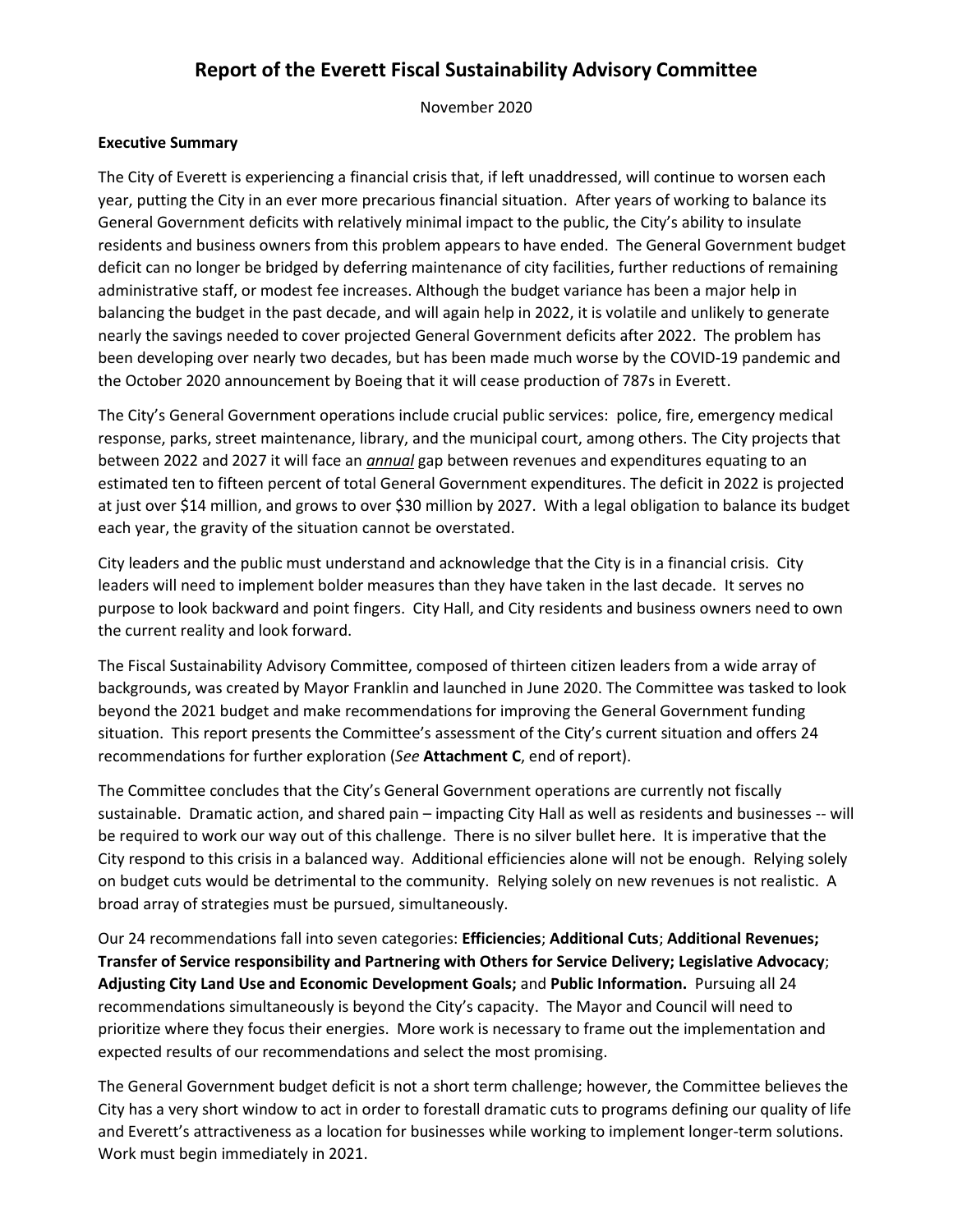## **Report of the Everett Fiscal Sustainability Advisory Committee**

## **November 2020**

### **Introduction**

The City of Everett is experiencing a financial crisis. After years of working to balance its General Government budget deficits with relatively minimal impact to the public, the City's ability to insulate its residents and business owners from this problem may have ended. The General Government budget deficit can no longer be bridged by deferring maintenance of city facilities, further reductions of the minimal remaining administrative staff, staff who are direct service providers, or implementing modest fee increases. Although the budget variance has been a major help in balancing the budget in the past decade, and will again help in 2022, it is volatile and is unlikely to generate nearly the savings needed to cover projected deficits after 2022.

The onset of the COVID-19 pandemic has required two rounds of budget re-balancing efforts this year. The October 2020 announcement by Boeing that it will cease production of 787s in Everett has made the budget hole substantially deeper for the next several years at least. The City now projects that between 2022 and 2027 it will face an annual gap between revenues and expenditures equating to ten to fifteen percent of total General Government expenditures.

The City's General Government operations include crucial public services: police, fire, emergency medical response, parks, street maintenance, library, and courts, among other programs. These services are fundamental to the quality of life and business climate in Everett.

City leaders and the public must understand and acknowledge this crisis and be prepared to implement bolder measures.

The Fiscal Sustainability Advisory Committee ("Committee") was convened by Everett Mayor Cassie Franklin in late June, 2020. The Committee was tasked to look beyond the 2021 budget and make recommendations for improving the General Government funding situation. The Mayor asked the Committee to respond to the following questions:

- Does the City of Everett have a structural funding gap between expenditures and revenues?
- What does a "fiscally sustainable" Everett look like?
- What is your assessment of the work the City of Everett has done in recent years to cut services, implement efficiencies and explore new non-tax revenues?
- Is the status quo "fiscally sustainable?"
- If you agree there is a structural funding gap between projected revenues and expenditures, what strategies should the City further explore to address this in order to balance the City's budget in 2022 and beyond?

This report sets forth our responses to the Mayor's questions. We begin with an overview of the process we went through as a Committee, then discuss the current fiscal challenge as we see it. We then present twenty-four (24) recommendations that we believe merit further exploration by the City.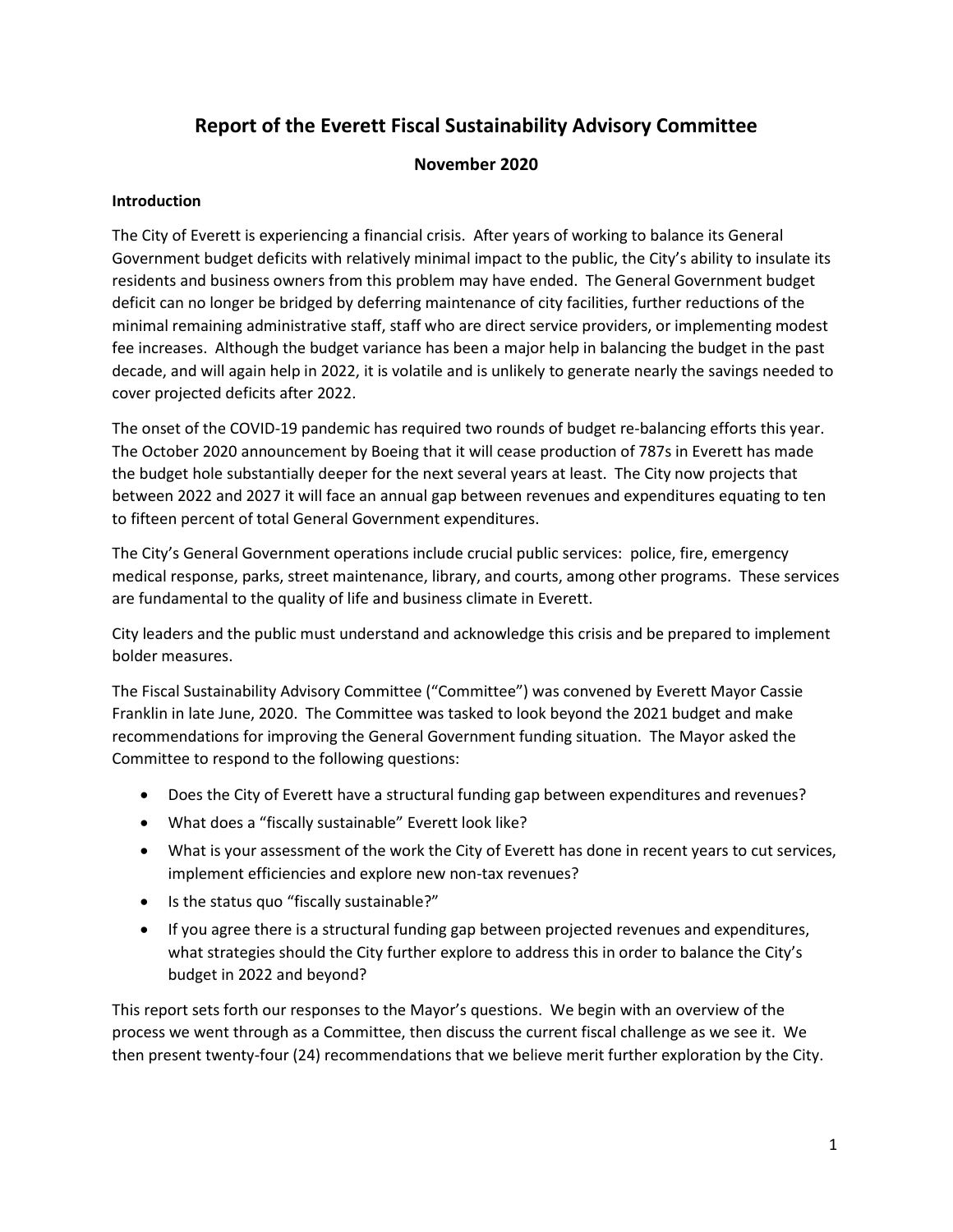#### **Committee Members, Timeline and Process**

Committee Members were appointed by Mayor Franklin. We come from a broad range of backgrounds and hold a wide array of political views, which has made for lively discussions at times. Those of us who participated through the entire process and have approved this report are identified on **Attachment A.** 

Mayor Franklin appointed local businessman Dan Leach to serve as our Committee Chair. The Committee was supported by City staff and an independent facilitator. We met approximately twice a month starting in late June 2020; each of our eight meetings lasted about an hour and a half. Due to the COVID-19 pandemic, all our meetings were held remotely via Microsoft Teams. We added one additional meeting to the original seven planned in order to complete our work. Our final meeting was held on November 5.

All our meeting agendas, meeting summaries and meeting materials were posted online on the City's website. Staff kept a log of any unanswered questions that arose during meetings and ensured we were later provided with a written response to all such questions.

Our first several meetings were dedicated to learning about the City's General Government budget structure and challenges. None of the Committee Members are public finance experts, so this was an important foundation for us. Our last few meetings were focused on developing findings and recommendations. Both Mayor Franklin and Councilmember Scott Murphy (Chair of the Council's Budget and Finance Committee) made helpful introductory remarks at our first meeting.

Major topics we reviewed over the course of this process are outlined below:

- We began by learning about the City's General Government funds: what they pay for, where their revenues come from, and the ongoing gap between General Government revenues and expenditures that the City must, by law, close each year in some manner.
- We reviewed the steps that the City has taken in the last twenty years to close the General Government deficit and looked at the projected gap between revenues and expenditures through 2027.
- We looked at the results of a benchmarking study comparing Everett to peer cities—what services are offered by other cities, their demographics and comparative revenue strategies. We also heard what some of these cities are planning to do in response to their current financial challenges—Everett is not alone in facing difficult times.
- We reviewed detailed proposals by each General Government department of how they would implement a hypothetical 15% expenditure reduction if needed, and we had the opportunity to ask questions of the police chief and fire chief as well as other department heads about these hypothetical cuts. These presentations illustrated the extent of cuts made to date, and emphasized that further significant cuts potentially mean eliminating staff positions—and accompanying reduction in the service levels supported by those staff – assuming status quo conditions with existing salary and benefit plans.
- Staff reviewed with us the ideas they presented to the Mayor and City Council at the beginning of 2020 for closing the ongoing gap between General Government revenues and expenditure. These ideas generally can be sorted into three categories:
	- (1) Making further service cuts
	- (2) Shifting some city functions to new taxing districts; and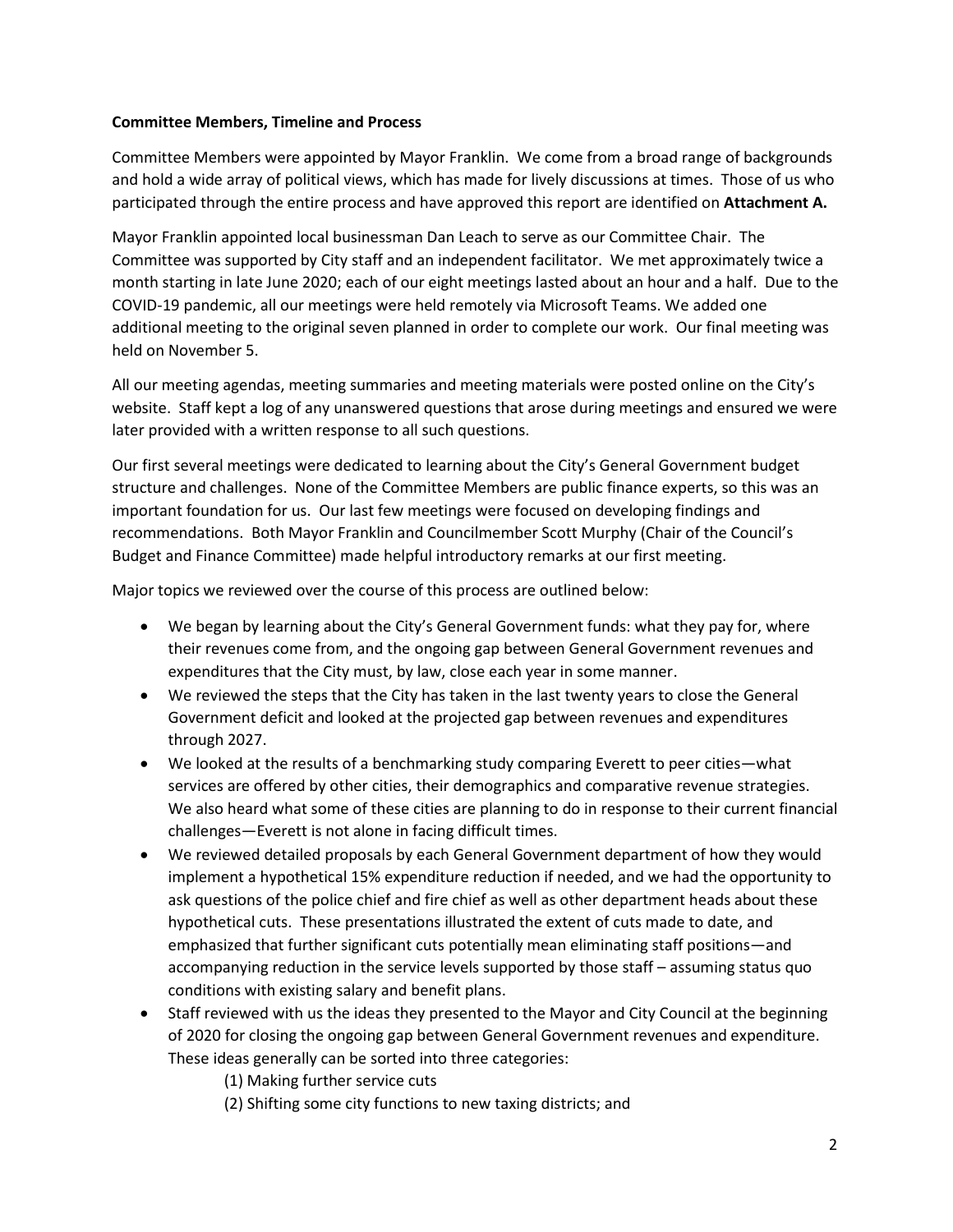(3) Seeking additional revenues.

- We were given the opportunity to identify our own ideas for addressing the General Government deficit, and we also reached out to the City Council for any additional ideas they had.
- All these various ideas were combined into an online survey. Between our fourth and fifth meeting, we each took time to complete that survey, rating thirty-two separate ideas, and providing feedback on the various questions posed by Mayor Franklin.

Through discussion in our last three meetings, we reviewed and refined the survey results and confirmed how we would answer the five questions posed by the Mayor. It was during this time that Boeing announced it would be closing production of the 787 line in Everett; at our seventh meeting, the City Finance Director was able to provide us with the updated – and worsening -- General Government budget deficit forecast through 2027.

We were provided a draft of this report, prepared by the facilitator, in advance of our eighth and last meeting. We spent our eighth meeting reviewing the report together, confirming direction to finalize the report, and approving the report. We reconvened for a short ninth meeting to consider additional information about the anticipated 2020 budget variance and approved additional edits to the report.

We would note that all the financial data in this report has been provided to us by the City Finance staff and has not been independently verified.

## **An Overview of the General Government Budget Challenge**

What are "General Government" services, and how do they support our quality of life in Everett? What is the nature of the funding challenge? We think it is important to preview our further findings and recommendations with a high-level overview of the General Government budget situation as we understand it.

**Figure 1** below lists the City's General Government services. A quick glance will confirm these are the basic services that residents and businesses rely upon to make Everett a safe and livable city.

| ٠              | <b>City Council</b>        | п | Legal                         |
|----------------|----------------------------|---|-------------------------------|
|                | <b>City Administration</b> | п | <b>Municipal Court</b>        |
| ٠              | Police                     |   | <b>Human Resources</b>        |
| ٠              | Fire                       | ■ | Communications                |
| ٠              | Parks, Senior Center       | ٠ | Finance                       |
| $\blacksquare$ | <b>Animal Services</b>     | ٠ | <b>Information Technology</b> |
| ٠              | <b>Municipal Arts</b>      | п | Community Planning and        |
| ٠              | Library                    |   | <b>Economic Development</b>   |
| ٠              | Construction permitting    | ٠ | <b>Facilities</b>             |
| ٠              | Traffic Engineering and    | ٠ | Jail contract with Snohomish  |
|                | <b>Streets</b>             |   | County                        |
|                |                            |   |                               |

#### **Figure 1: City General Government Services**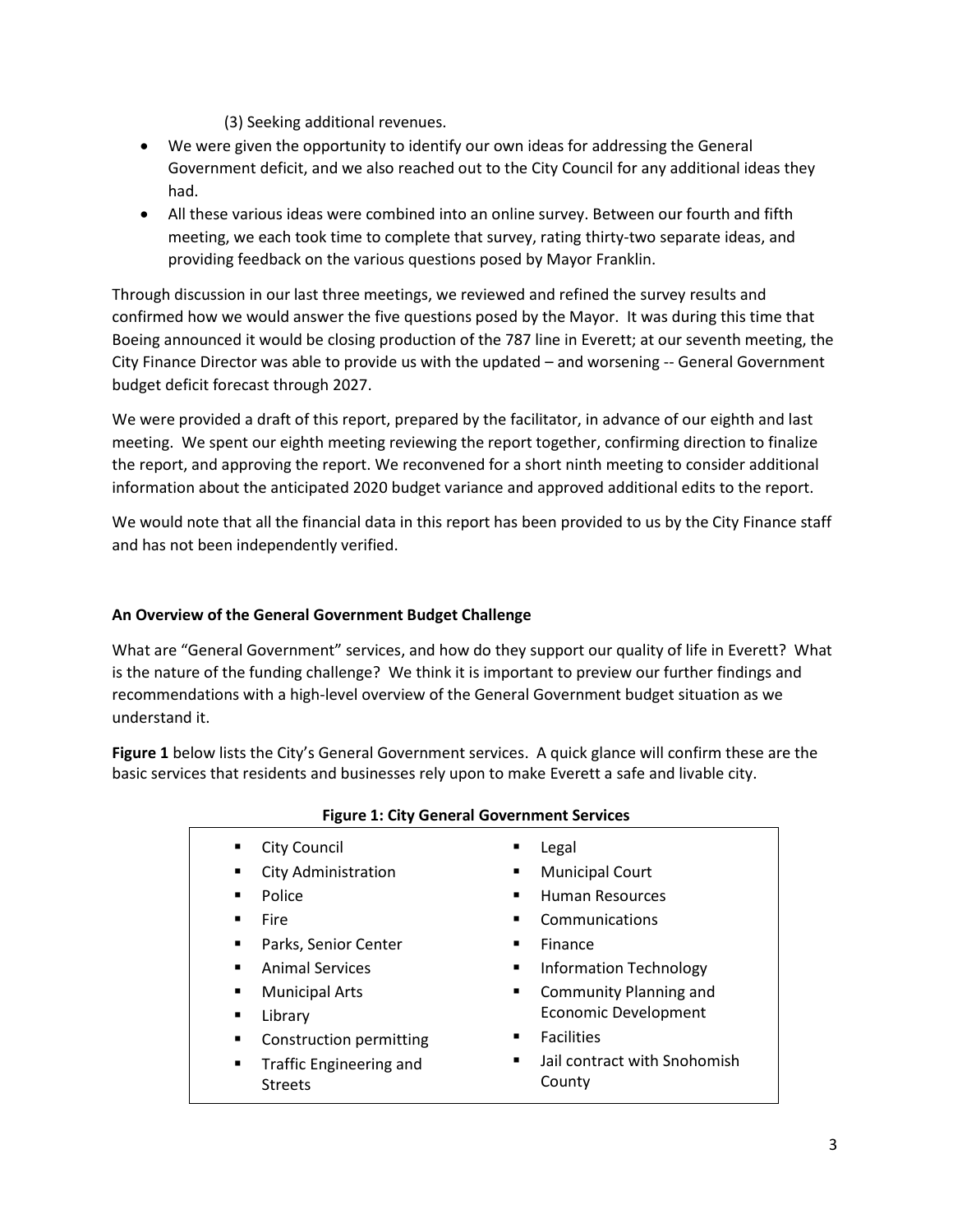These General Government services are supported by the City's General Fund and a number of other dedicated funds that are technically separate from the General Fund, including:

- Parks & Community Services Fund
- Library Fund
- Municipal Arts Fund
- Conference Center Fund
- Street Improvements Fund
- Streets Fund

References in this report to General Government budget, or General Government deficit, include all these funds, as well as the General Fund.

It is important to note that the City's current financial challenges are in the General Government services and operations. In contrast, City utilities and other enterprise operations outside the General Government are generally healthy (with the exception of Everett Transit): these include water, sewer and drainage, solid waste, the Everpark Garage, and operation of the two City golf courses. These non-General Government programs are self-supporting, primarily or exclusively through fees for service and do not rely upon general City taxes for support. Everett Transit is struggling, but it is not subsidized by the General Fund; its primary revenue sources are a 0.6% sales tax, federal grants, and fares. *These utility and enterprise are not the focus of our mission.* 

The **City's 2020 General Government budget**, as originally approved in November 2019, was **\$140.7 million**. The Mayor's proposed 2021 budget calls for General Government spending of **\$136 million.**

## *General Government Revenues*

**Figure 2** identifies the major sources of revenue supporting General Government operations.



**Figure 2** 

Source: City Finance Dept.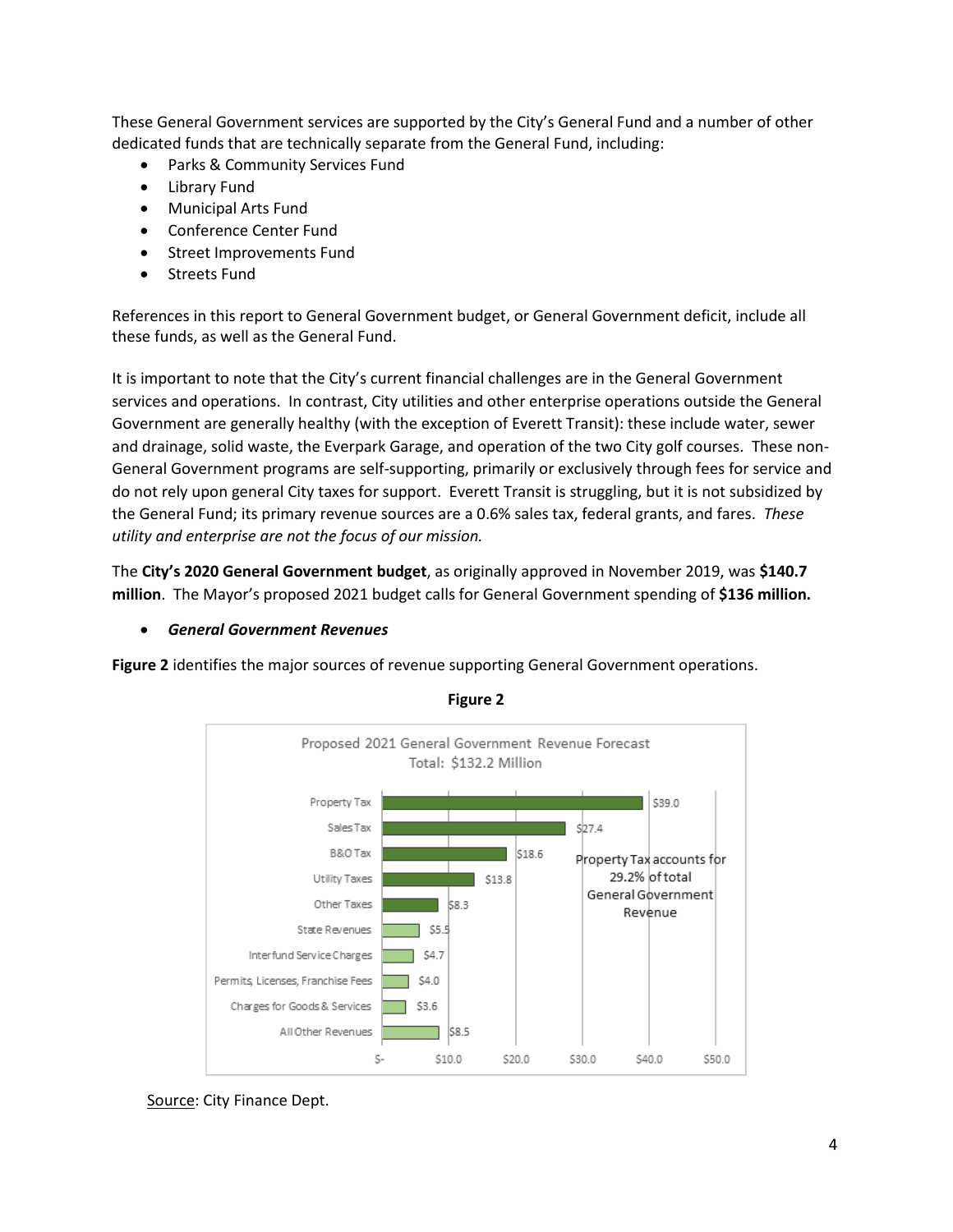Like most cities, property tax is the single biggest revenue source for the General Government. And here is perhaps the single biggest revenue constraint that Everett (and other cities) face: Initiative 747 (I-747), approved by Washington state voters in 2001, capped the amount a government jurisdiction in Washington can collect from property tax in any year to no more than 1% more than the prior year, plus the value of property taxes on new construction. The I-747 cap results in this major revenue source lagging behind general inflation every year. Voters must approve any increase in property collections above the I-747 cap, through what is known as a "property tax lid lift."

Sales tax and business and occupations taxes – the second and third largest sources of Everett's revenues respectively-- are sensitive to economic cycles. In boom times, they can grow faster than inflation, but in an economic downturn such as that we are now experiencing, the amount of resources these revenues produce can drop significantly.

Everett's fourth largest revenue source—utility taxes—have been on a declining trend over the past several years. A combination of factors, including consumer behavior, weather, conservation, and billing structures have all come together to reduce utility tax receipts that support General Government services.

**Virtually all of the City's current General Government revenues are being levied at the maximum rate allowed by law without a vote of the people. Everett has not asked its voters for an increase in property taxes—to fund operations or new capital projects for over thirty years—since 1988<sup>1</sup> .** 

### *The Gap between General Government Revenues and Expenditures*

**Figure 3** below shows the projected growth rate of General Government revenues and expenditure from 2021 through 2027. **Figure 4** breaks down the revenues and expenditures into sub-categories to highlight the different growth rates between major components. **Figure 5** shows the resulting General Government deficit forecast between 2021 and 2027—increasing from an estimated \$14 million in 2022, to just over \$30 million by 2027. These estimates are based on information as of October 2020 and incorporate the impacts of the Boeing 787 shutdown and ancillary impacts on the broader Everett business community.

The current budget forecast anticipates **General Government revenues** to grow at an annual average rate of **2.0% per year between 2022 and 2027**. In contrast, **General Government expenditures** – the cost of supporting the programs listed in **Figure 1** -- **are projected to grow at 4.5% per year over the same period**. The expenditure forecast is artificially increased due to the suspension of the LEOFF 1<sup>2</sup> Pension prefunding allocation and other one-time adjustments proposed to balance the 2021 budget; these expenditures are restored in the forecast for 2022. Removing 2022 from the measurement period results in an average 3.5% expenditure growth rate, which more closely reflects the actual anticipated trend. Under either calculation, the gap between revenues and expenditures is a major problem for the City – and for the residents, employees and business owners who live or work here.

l

 $1$  This was for the construction of the Senior Center and Senior Housing. In 1987 voters approved an unlimited tax general obligation bond for the expansion of the main library and construction of the Evergreen Branch library.

<sup>&</sup>lt;sup>2</sup> LEOFF: Law Enforcement Officers and Fire Fighters. The state has established two pension funds for police and firefighters. LEOFF 1 was the first such program.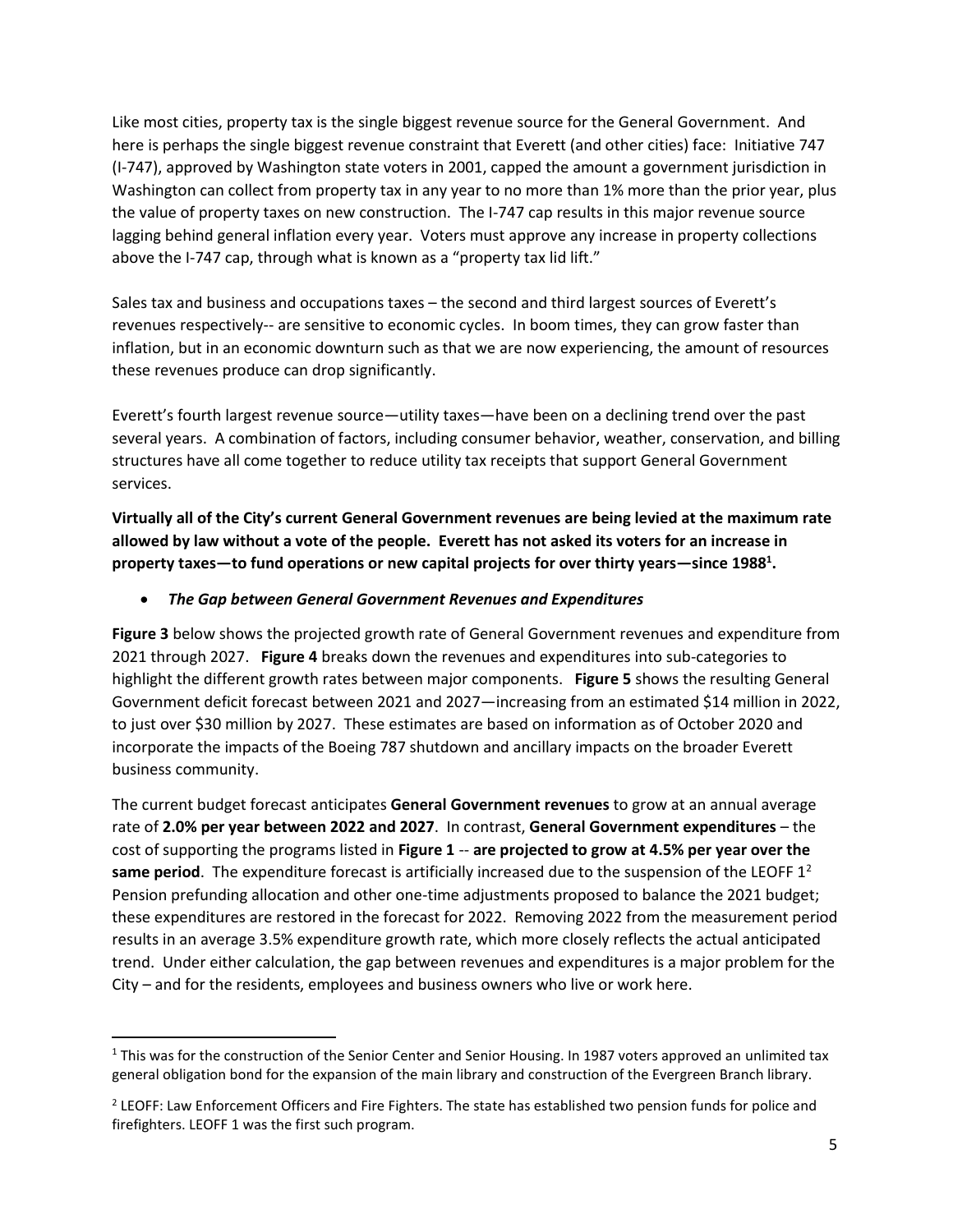

Source: Everett Finance Department

| <b>Figure 4:</b>                                            |
|-------------------------------------------------------------|
| 2021-2027 General Government Expenditure and Revenue Growth |

| <b>Average Growth Forecast</b>            | %        | <b>Average Growth Forecast</b>             | %        |
|-------------------------------------------|----------|--------------------------------------------|----------|
| <b>Revenues</b>                           | growth   | Expenditures                               | growth   |
|                                           | per year |                                            | per year |
| Property Tax                              | 1.3%     | Labor                                      | 4.1%     |
| Sales Tax                                 | 2.6%     | Department maintenance and                 | 3.0%     |
|                                           |          | operation                                  |          |
| <b>Business Occupations (B&amp;O) Tax</b> | 3.5%     | <b>Reserve Contributions</b>               | $9%*$    |
| <b>Utility Taxes</b>                      | 1.6%     |                                            |          |
| Other taxes                               | 3.1%     | <b>Debt Service Contributions</b>          | 0%       |
| State revenues                            | 0.5%     |                                            |          |
| Permits, licenses, franchise fees         | 0.7%     | <b>LEOFF 1 Pension Funds Contributions</b> | $19\%*$  |
| All other revenues                        | 0.7%     |                                            |          |
| Interfund service charges                 | 2.6%     |                                            |          |
| Charges for goods and services            | 0.9%     |                                            |          |
| Weighted average annual forecast          | 2.0%     | Weighted average annual forecast           | 4.5%     |
| growth in all revenues:                   |          | growth in all expenditures:                |          |

**Forecast by Source and Use**

Source: City Finance Dept. (\*Note: the percent growth rates for reserve contributions and LEOFF 1 Pension Fund Contributions are distorted by the suspension of funding in 2020. The actual annual growth rate for these items is closer to 2% - 3%. )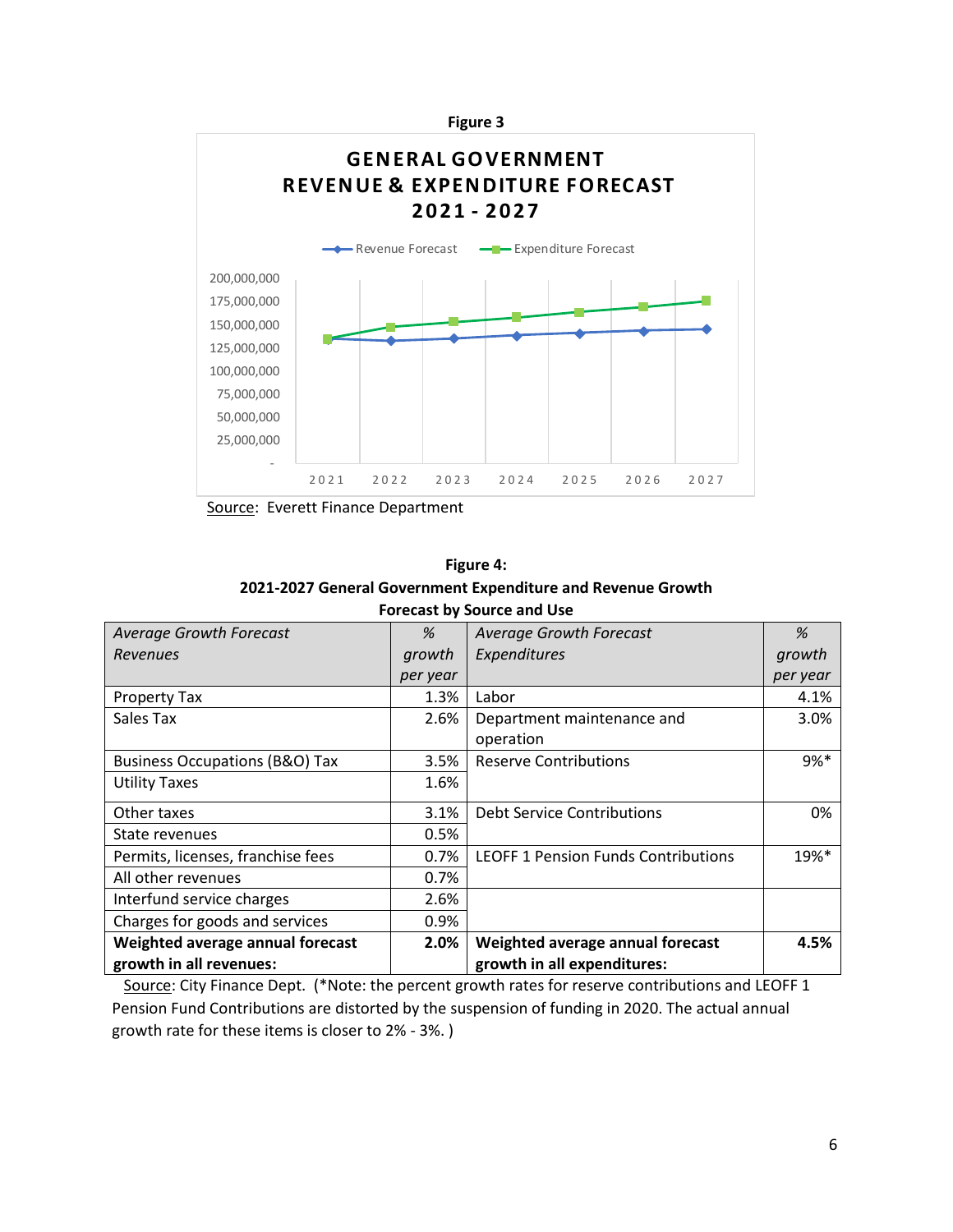

Source: City Finance Dept.

Every year, the City will have to undertake some mix of cuts, revenue adds, and other adjustments in order to balance the General Government budget. Looking forward, the gap is greater than it has been in the past six years. Key contributors are the 1% limit on property tax growth; COVID-19, which deeply impacted revenues; Boeing's announcement; and pension fund obligations, including the proposal to avoid deeper cuts in 2021 by deferring funding of LEOFF reserve contributions to later years.

Is this problem – slower revenue than expenditure growth – a new situation? In a word, no. This has been the City's reality for nearly twenty years with the inception of I-747 and the escalation of costs related to employee pension fund obligations and benefit programs. Between 2010 and 2019, the City made a total of **\$104.45 million** in General Government program and service cuts, expenditure deferrals, or other budget adjustments in order to balance the General Government budget each year. While acknowledging these cost-cutting measures, it is also important to recognize that the City has not been able to implement retirement and benefit plan reforms that would make these programs fiscally sustainable. The resulting "crowding out" effect has required cuts in programs and services in the absence of additional tax revenue.

## *What are the biggest pressures on General Government spending?*

Labor costs are the largest single category of spending for General Government. Overall, employee salaries and benefits will comprise 72% of General Government spending in 2021, with 19% being dedicated to benefits alone. City services are by and large provided by people, the civil servants employed by the City: police officers, firefighters, finance and human resources staff, city judges, urban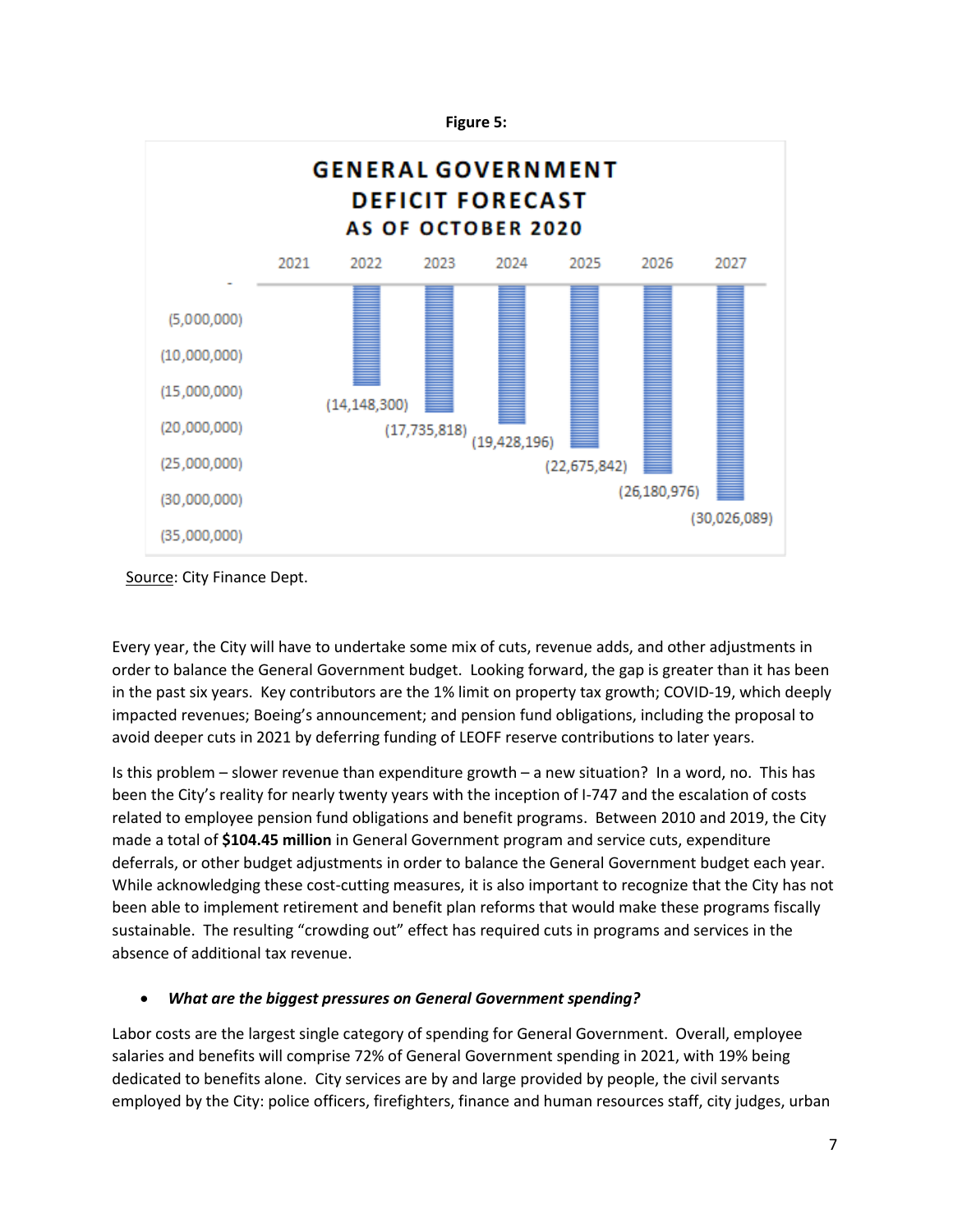planners, construction inspectors, civil engineers, economic development specialists, street maintenance crews, etc. Some of these jobs do not have equivalents in the private sector. The City competes with other cities and counties that have historically offered comparable compensation and benefit plans to attract quality and qualified employees, but like the City, now face severe financial challenges.

The City is subject to a variety of limitations on its ability to control employee salaries and benefits. Eighty percent of the City's workforce is unionized: changes to salaries, benefits and working conditions of union employees must be negotiated with their unions. Union contracts and state laws impose a variety of restrictions on the City's ability to control its labor costs. For example, disputes between the City and its police and fire unions are subject to binding arbitration. The rate of growth in labor costs for General Government programs has exceeded the rate in growth of General Government revenues for years, and as shown in **Figure 4**, will continue to do so without voluntary participation from the City's unionized workforce to help our community achieve fiscal sustainability.

As part of our due diligence, we asked City staff to estimate the potential annual savings if all eligible City employees participated in a standard 401k program vs. existing pension plans. While this was a hypothetical exercise, the projected savings was estimated to be \$5.1 million per year (*See* **Attachment B**, end of report). This provides a sense of scale and magnitude as to how the City's benefit structure is impacting funding for community services and programs. We also noted that the City's healthcare benefits exceed what is typically provided in the private sector. While the City is limited in its ability to negotiate compensation and benefit reforms, we encourage all parties to come together to help our community achieve a fiscally sustainable path.

Another cost pressure comes from the fact that the City offers a broad array of General Government services. In comparison, several cities in Snohomish County have taken steps in recent years to eliminate the cost of fire and emergency medical services -- by joining or forming regional fire authorities. Cities elsewhere have offloaded other services such as parks to parks districts, or have joined regional library systems rather than continue to offer their own library services. Everett has implemented none of these changes – but has begun to consider them.

Unfunded state and federal mandates have also contributed alarmingly to the gap between revenues and expenditures problem. The City estimated that the *annual cost* of unfunded state and federal mandates between 2016 and 2018 was \$16.5 million.<sup>3</sup>

## *What major cuts and adjustments have been made to balance the General Government budget so far?*

All General Government departments have faced cuts in the last decade. But nearly half of the General Government budget gap in the past decade has been resolved by reallocating the annual "budget variance" – appropriated funds remaining unspent at the end of the year. Budget variances are largely the result of savings from staff vacancies that occur throughout the year. In addition to applying budget variance, a variety of small tax and fee increases have been imposed. Examples include raising gambling

 $\overline{\phantom{a}}$ 

 $3$  The City stopped tracking this data in 2018; the main reason for collecting it was to highlight the issue for state legislators.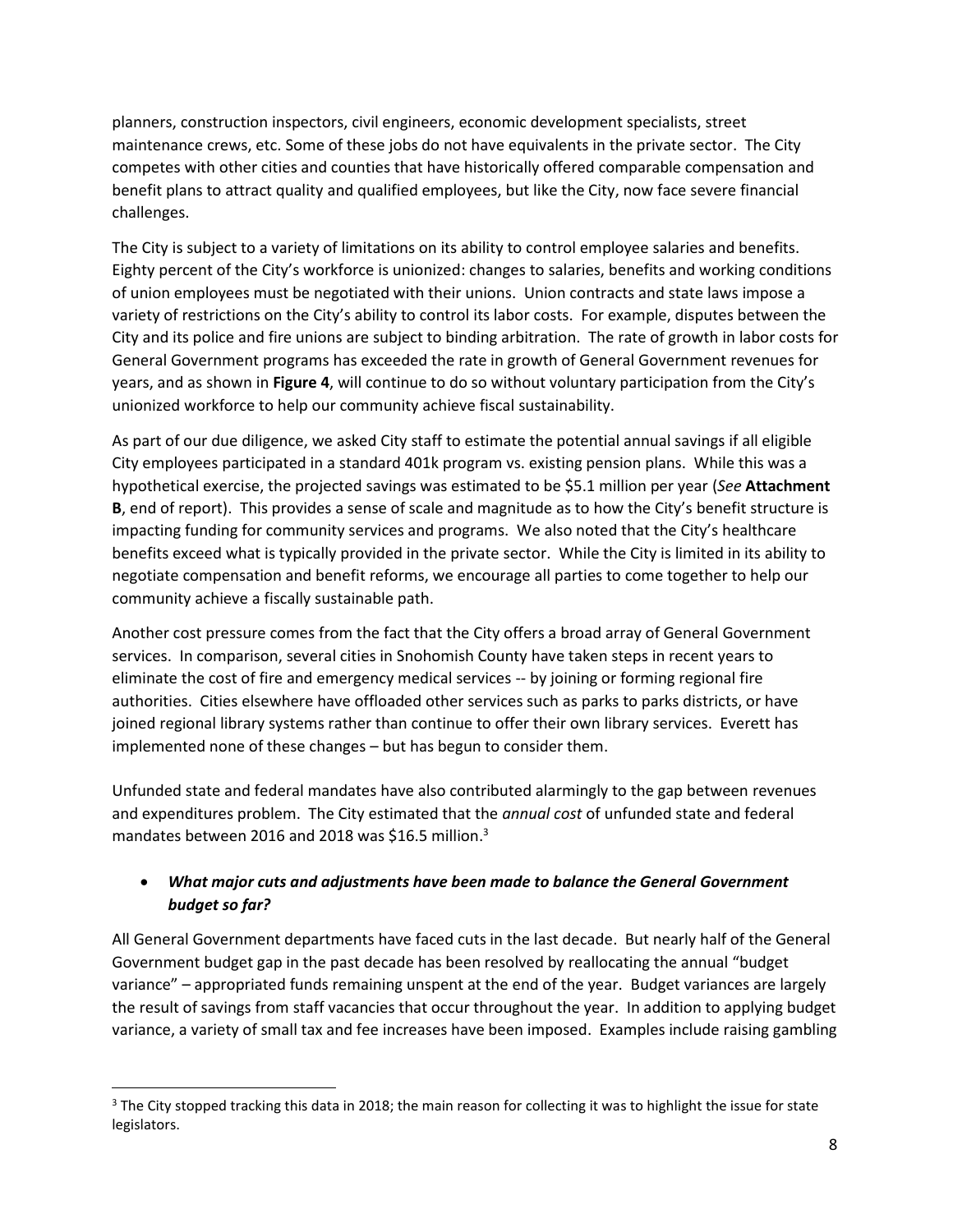taxes, utility taxes, and license fees, and implementing fees for commercial fire inspections and police false alarms.

As of late November 2020, it appears that the budget variance from 2020 is going to be relatively large due to under-expenditures by the City this year, as well as slightly better revenues than initially projected. As a result, the City may be able to close much—but not all--of the projected 2022 General Government deficit with the 2020 budget variance, should the City so choose. This would also provide the City valuable time to implement strategies to avoid deeper service cuts in 2023 and beyond. As noted above, although the budget variance has been a major help in balancing the budget in the past decade, it is volatile, and is unlikely to generate nearly the savings needed to cover projected deficits after 2022.

In terms of other savings, labor cost reductions have been secured through attrition, layoffs, furloughs, and revisions to salary and benefit costs. Over the past two years, 73.5 General Government positions were eliminated or reallocated to functions outside General Government operations. In 2020, 58 positions were temporarily furloughed in response to the pandemic. The City is in the process of negotiating increased healthcare premium sharing with employees, and has also introduced a high deductible healthcare plan this year designed to lower the City's premium costs by incentivizing a more consumer-based approach to the use of healthcare. The City has also opened its own healthcare clinic and introduced a new telemedicine option to provide care at a lower cost. On the other end of the spectrum, the City still provides healthcare coverage to all employee family members at a significantly reduced cost which continues to have adverse impacts to the budget.

The City has deferred costs of facilities maintenance for many years in order to help balance the General Government budget. A study recently completed for the City recommends it set aside approximately \$5.7 million per year to fund facility needs identified as critical deficiencies. In contrast, the City was able to set aside only \$2.2 million for these purposes in 2020. Any homeowner knows that at some point, deferring maintenance leads to bigger and more expensive problems; we seem to be approaching that point with City buildings.

The two largest General Government operations are the police and fire departments. Together, spending on these departments comprises about 45% of General Fund spending in the proposed 2021 budget. Interestingly, City Finance Department analysis shows that **the per capita expenditure on police and fire services, adjusted for inflation, is essentially the same today as it was a decade ago. 4**  This has been accomplished through a variety of cuts over time, primarily to maintenance and operations and administration: front line staffing levels have not been reduced.

While most of the cuts and efficiencies the City has implemented in the last ten years have not been experienced by residents and businesses as direct service cuts, the ability to insulate the public from cuts has ended. In mid-2020, as the impact of COVID-19 on city revenues (and operations) became clear, the City closed the City pool and Senior Center; eliminated all recreation programs and public events; curtailed library hours and services; eliminated the sidewalk program; and reduced staffing across most departments.

l

<sup>4</sup> This calculation excludes the cost of funding LEOFF 1 for former police and fire employees.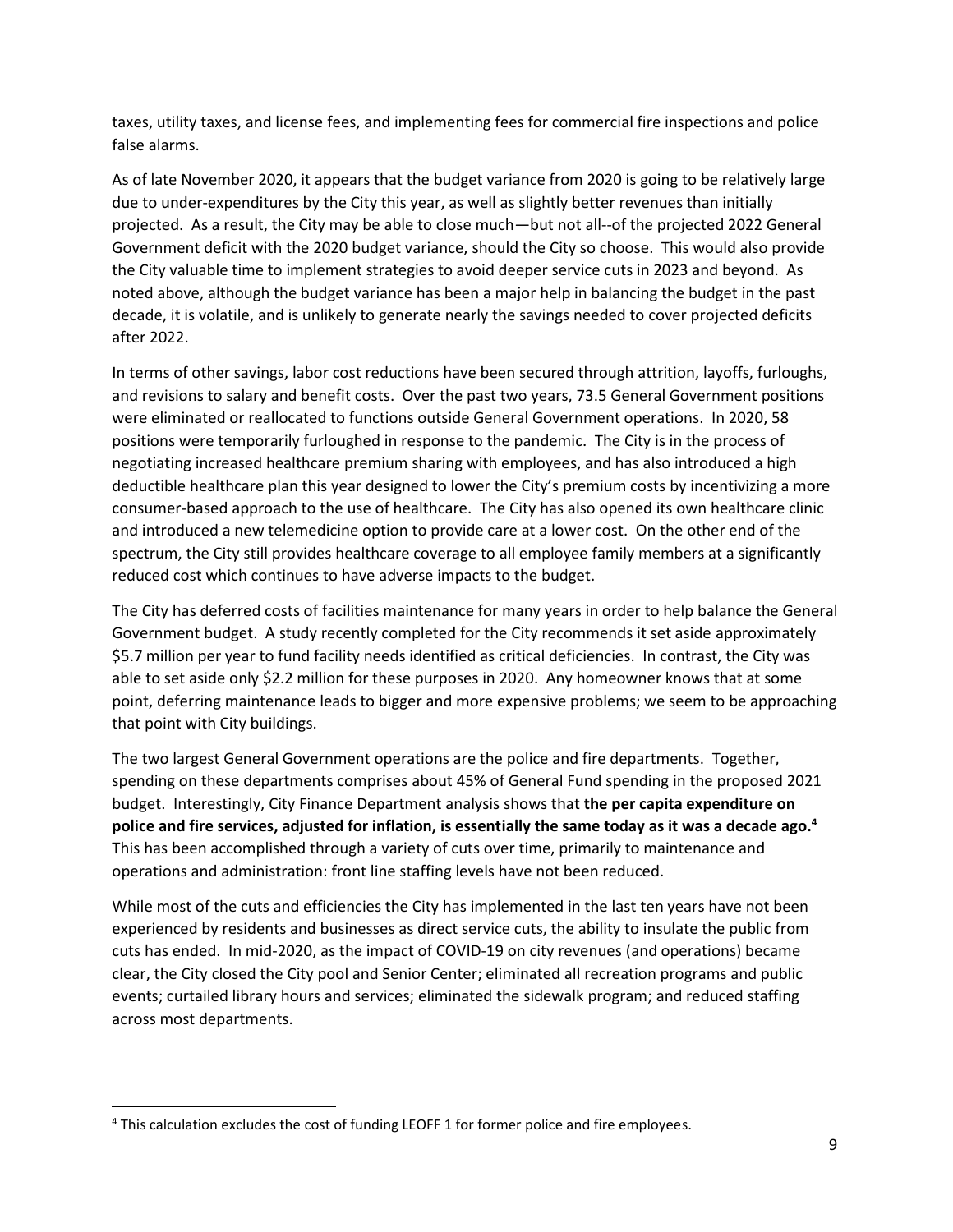Given the magnitude of the projected General Government budget deficit, we expect that additional service cuts are inevitable.

## *Historically slow population and job growth, and a local economy facing new threats*

Our discussion to this point has focused on what is happening inside City government. It is equally important to look at the external realities. For decades, the City has experienced relatively slow population and jobs growth compared to peer cities. The City has taken many steps to become a thriving urban center over the years-- supporting development on the riverfront and waterfront, promoting passenger air service at Paine Field, developing a convention center, performing arts theater, arts programs, tourism, special events, and tax incentives for multi-family residential construction in designated growth areas. But our community still lacks the vibrancy of smaller neighboring cities. Most of the job and retail growth in Snohomish County in the last two decades has happened outside of Everett.

The Boeing announcement of closure of the 787 line brings much more pressure to bear on City Finances. Thousands of jobs are expected to be lost as a result of Boeing's decision with regard to the 787s and the pandemic's catastrophic impact on aerospace and the airline industry. The City estimates the incremental impact of the projected General Government budget deficit is an additional shortfall of \$3.5 million each year through 2027 (this estimate includes losses across the entire business community from the ripple effect of this significant economic hit on the aerospace sector).

Committee members see the current business climate in Everett as fragile. Many of us operate businesses in the community, and are particularly concerned about the detrimental impact that higher B&O, sales, or property tax rates could have on the City's ability to attract and sustain economic development, which in turn, support vital services and programs.

The City's response to the budget crisis must also be based on an understanding that the median household income in Everett is relatively low, at just \$57,205 per household in 2018<sup>5</sup>. In comparison, peer city median income in Western Washington ranges from \$66,011 to \$109,715<sup>6</sup>. The reality of Everett's modest household income is in our view a blinking caution light when considering the need for new City revenues.

In sum, development in recent decades has not positioned the City well for strong future revenue growth for the City. City Hall's options to address this crisis must include longer term thinking about our vision for the future of Everett. Where will Everett be if current trends and land use plans continue? Can the City improve the current trajectory by adjusting its economic development and land-use goals? We think these are important questions to be addressed as part of the solution to the ongoing General Government deficits.

 $\overline{\phantom{a}}$ 

<sup>5</sup> www.census.gov/quickfacts

<sup>6</sup> *Id.*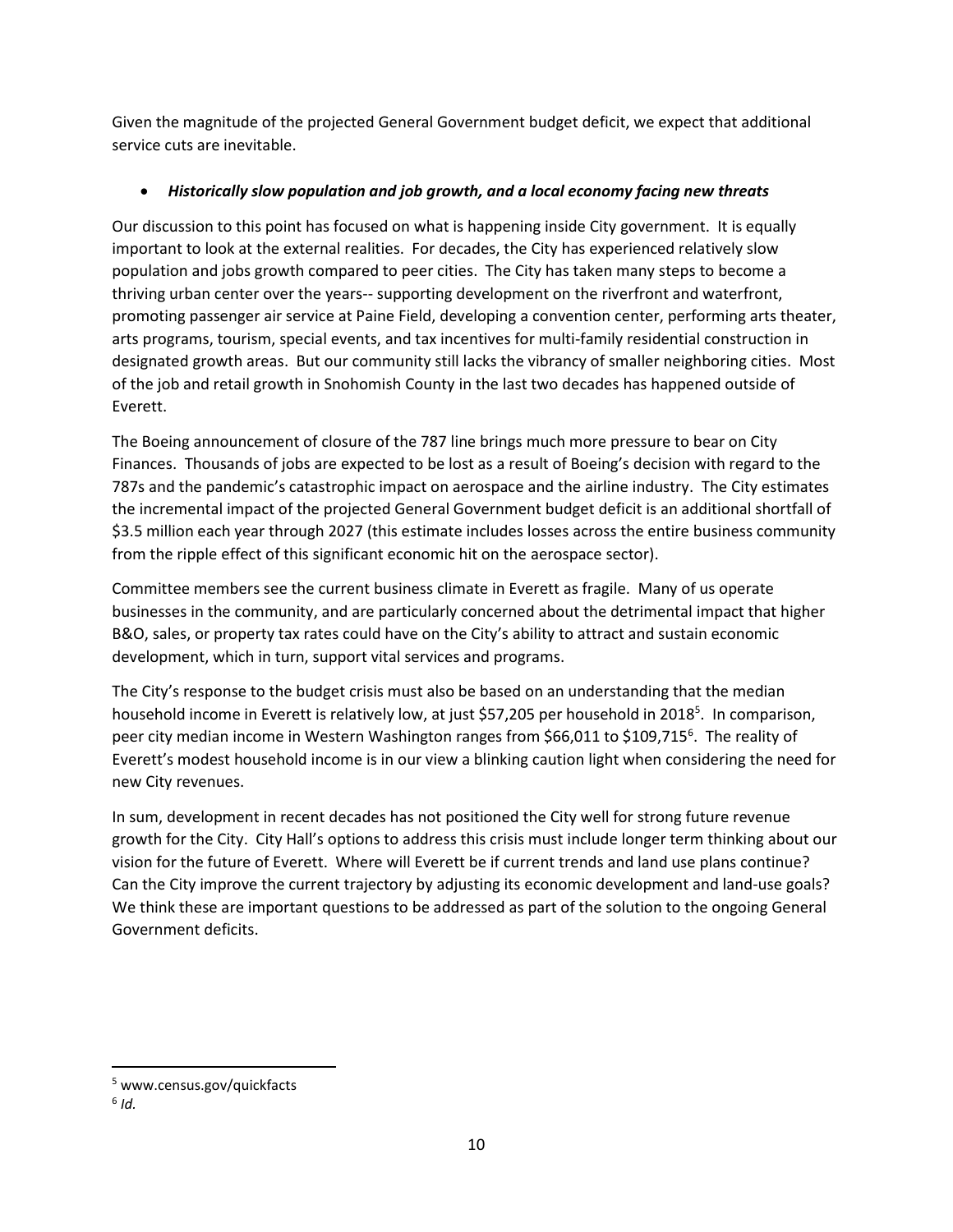## **Findings: City's Financial Sustainability and Recent Efforts**

Each and every year, the City must take steps to close the gap between General Government revenues and expenditures. While it may be possible to forestall some major cuts in the next year or two through sale of public assets (generating one-time revenue), at this point there is no pain free way out of the General Government deficit. As things now stand, actions that City leaders have not wished to pursue in the past --because they are politically unpopular or have significant impact on quality of life--arguably characterize most of the options remaining on the table.

## *Does the City of Everett have a structural funding gap between General Government expenditures and revenues?*

Our answer to this question is quite simply, yes. This conclusion is amply supported by the data presented above. Revenues supporting General Government programs continue to grow more slowly than General Government revenues, and the size of the gap is increasing. The two single largest factors here are the I-747 cap on property tax collections and the rate of growth in labor costs.

It is important to understand that Everett is not unique in facing this situation. Most, if not all, cities and other local governments face a similar challenge. Like Everett, most cities and other municipalities in the state (counties, school districts, fire districts, etc.) depend on property taxes for a significant portion of their revenues. Most local governments also have highly unionized workforce and are subject to the same state laws and limitations as Everett faces. The problem is more intractable in Everett because of our relatively modest household income and slower rate of growth in jobs and population.

## *How does the Committee define fiscal sustainability?*

In our view, there are three major parameters to fiscal sustainability. At the most basic level, it means the ability to balance the City's budget while sustaining maintenance and operations levels. By this definition, the City has not been fiscally sustainable for years.

For us, fiscal sustainability further means having the capacity to weather some moderate level of revenue loss or unanticipated expense year to year by spending down existing reserves, rather than implementing staffing and program cuts. Again, the City does not meet this test of fiscal sustainability, and has not for some time.

A third, arguably more subjective way of looking at fiscal sustainability is to combine the above concepts with the goal that the City's adopted budget be able to support programs, services and infrastructure that together make the City an attractive place to live, work and play. While different Committee members would define this condition in different ways, our consensus is that Everett is not currently meeting this definition of fiscal sustainability.

## *Is it important to be fiscally sustainable? Why?*

The Committee believes it is very important for Everett to be fiscally sustainable. City government programs, services and infrastructure to a large extent define the quality of life for citizens and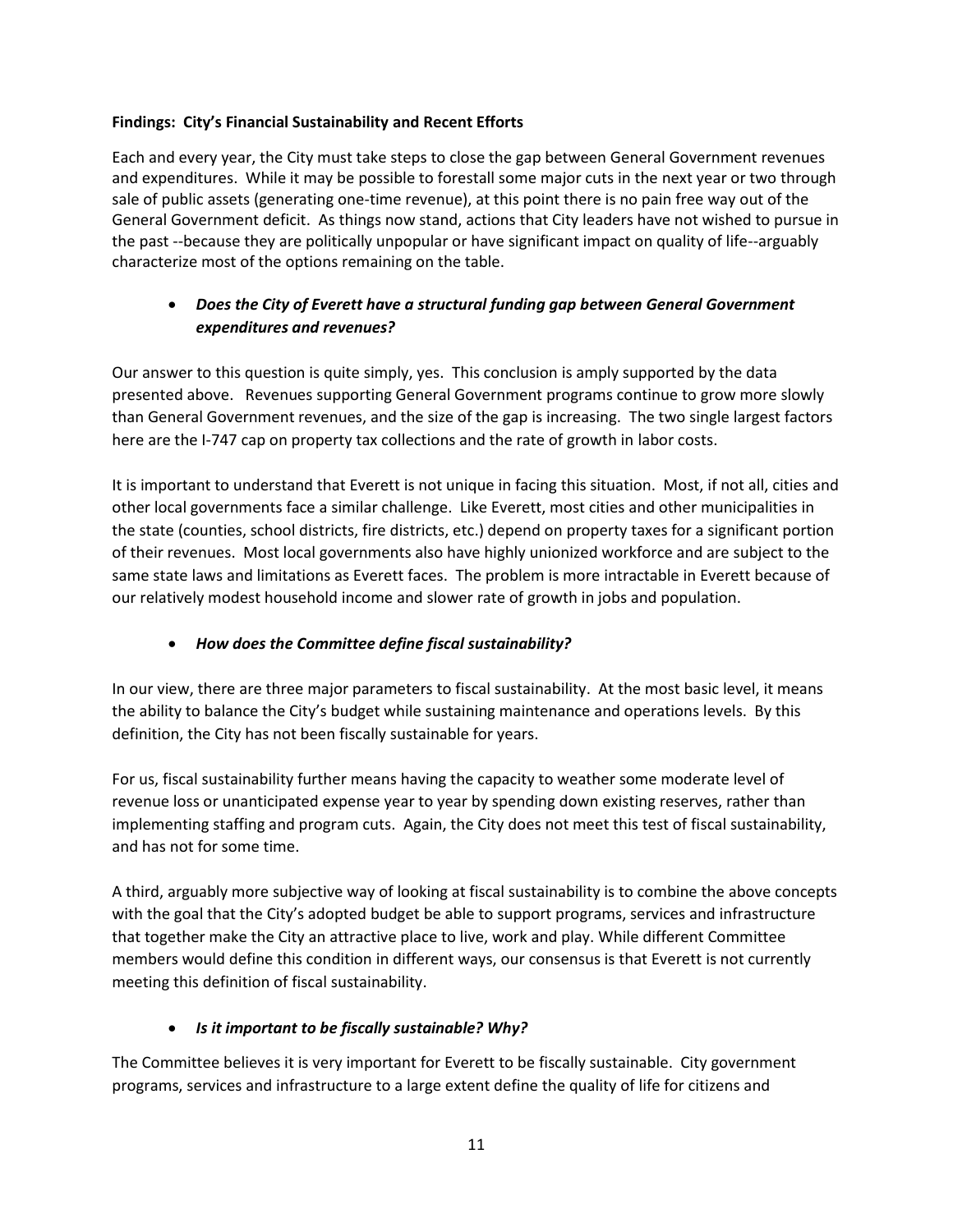determine whether the City will be an attractive location for existing and new businesses to operate. The City's role is to facilitate the planning, services and infrastructure that will ensure this.

We have a long way to go before Everett is a vibrant regional center. Progress towards that will take time. How the City responds to the current financial crisis will determine the pace of that progress. If Everett can become a very attractive place for new businesses to locate, for all types of residential development, with retail and other services that makes us a destination for visitors—this in turn will generate more robust revenues for the General Government. In the immediate future, however, the General Government situation is critical: will the City's actions in the next two years involve dramatic service level cuts, or can we buy time to implement the larger options that can right the ship? This is the challenge before City leaders.

## *Is the City fiscally sustainable?*

 $\overline{\phantom{a}}$ 

By any manner in which the Committee defines this term, the answer is a resounding "no." The City has for at least a decade now sought to balance its General Government budget through what some have called "death by a thousand cuts." COVID has amplified this, leading to many programmatic reductions and outright closures of programs and facilities. Even before the news that Boeing will be closing the local 787 assembly line, there was no cushion in the City's finances.

The structural gap between revenues and costs is real, and worsening. The current General Government budget forecast for 2022-2027 indicates that the City will need to close increasingly larger gaps. As discussed above, City General Government revenues are projected to grow at 2% per year over the next six years, while growth in the cost of current General Government programs is projected to grow at an annual average of 4.5% per year.<sup>7</sup> By no stretch of the imagination is this sustainable.

To put the current situation in somewhat daunting perspective, the City could close the entire parks department and barely begin to plug the multiple year funding gap: parks spending proposed for 2021 is \$6.6 million; the General Government budget deficit forecast grows from an estimated \$14M in 2022 to just over \$30M in 2027.

To its credit, the City has implemented a number of important efficiencies over the last decade including actions to control the cost of employee benefits at the margins. The City has implemented both cuts and new revenues. However, despite these actions the City's budget has reached a crisis point. Without dramatic change in the revenue and expenditure picture, it will be years before recently cut programs and services can be restored. In our view it simply is not possible nor prudent to kick the can down the road and hope economic recovery addresses the situation. It will require bold action and shared pain to overcome this challenge.

## *Has the City done a thorough/good job in the last several years to address its financial challenges?*

On this question, we give the City a mixed review. The City has done a tremendous amount in the last decade to address the General Government structural deficit: as noted above, over \$104 million cuts or

 $7$  Deferral of contribution to Law Enforcement and Fire Fighter (LEOFF) pensions and reserve funds in order to help balance the 2021 budget shift this expenditure growth rate up from 3.5 % per year to 4.5%.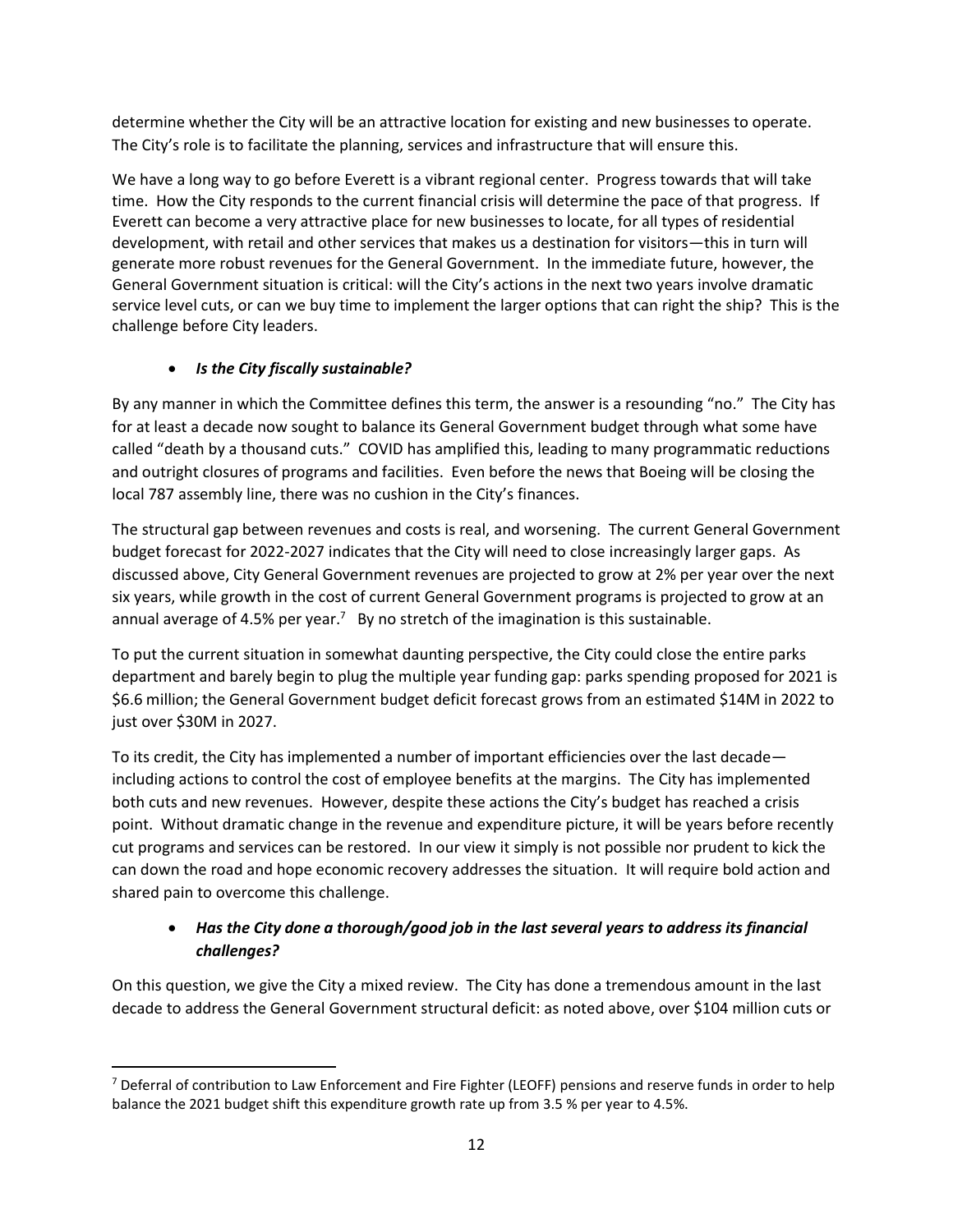other adjustments have been made to balance the General Government budget in the last 10 years. But the structural deficit remains and is projected to get worse: much more needs to be done.

We do not believe the deficit can be addressed simply through finding efficiencies in current operations or relying on tax increases alone. Action will be needed in many areas.

Regardless of how one rates the City's actions to date, it serves no purpose to look backward and point fingers. City Hall, and City residents and business owners need to own the current reality and look forward.

## *What are the Challenges for the City in its effort to become more fiscally sustainable?*

We chose to slightly reframe this question to consider both barriers and opportunities for the City to become more fiscally sustainable.

### Barriers to fiscal sustainability:

We identify four significant barriers:

- *Initiative 747 limitation on growth in property tax revenues*. Having a major revenue source property taxes --growing at less than inflation every year poses obvious challenges. Getting around this will take an act of the legislature, which has for decades now declined to repeal the initiative.
- *The ability to control growth in public employee salary and benefit costs*. Although there are actions the City has taken here, and can continue to push on, the current trajectory in the cost of public employee salaries and benefits is not sustainable. The rate of increase in cost of the City's labor force annually exceeds the growth rate of the City's revenues. We are at the point where cutting General Government costs largely means cutting public employees. We cannot make progress towards being a vibrant City center if we are constantly closing or cutting back programs because the staff to operate them are no longer on the payroll. This leads us to the next barrier.
- *Perceived reluctance to address labor costs.* The importance of having high quality public employees serving the City with dedication and integrity cannot be understated. We are fortunate to have a skilled and dedicated workforce in City Hall –working ever harder as their numbers have been reduced in recent budget years. Most of the constraints the City faces are a result of state statutes—many of them probably well intentioned, but which frankly need to be re-examined in our current economic climate. That said, the growth in City labor costs salaries, benefits and pensions--is not sustainable. While the City has limited flexibility as an employer as compared to the private sector, this cannot be an excuse for the City to walk away from this challenge. The City must push hard to control growth in salaries and benefits. With labor being the largest single component of General Government expenditures, and those costs growing at nearly twice the rate of growth in revenues each year, there is simply no choice but to re-examine labor contract terms and related state statutes to find a way to reduce the escalation in these costs.
- *Relatively low median household income in Everett.* With household median income at \$57,205 (compared to over \$100,000 in Seattle or Kirkland) it may be very difficult to build voter support for significant tax increases. Everett's vision of its future must address this reality.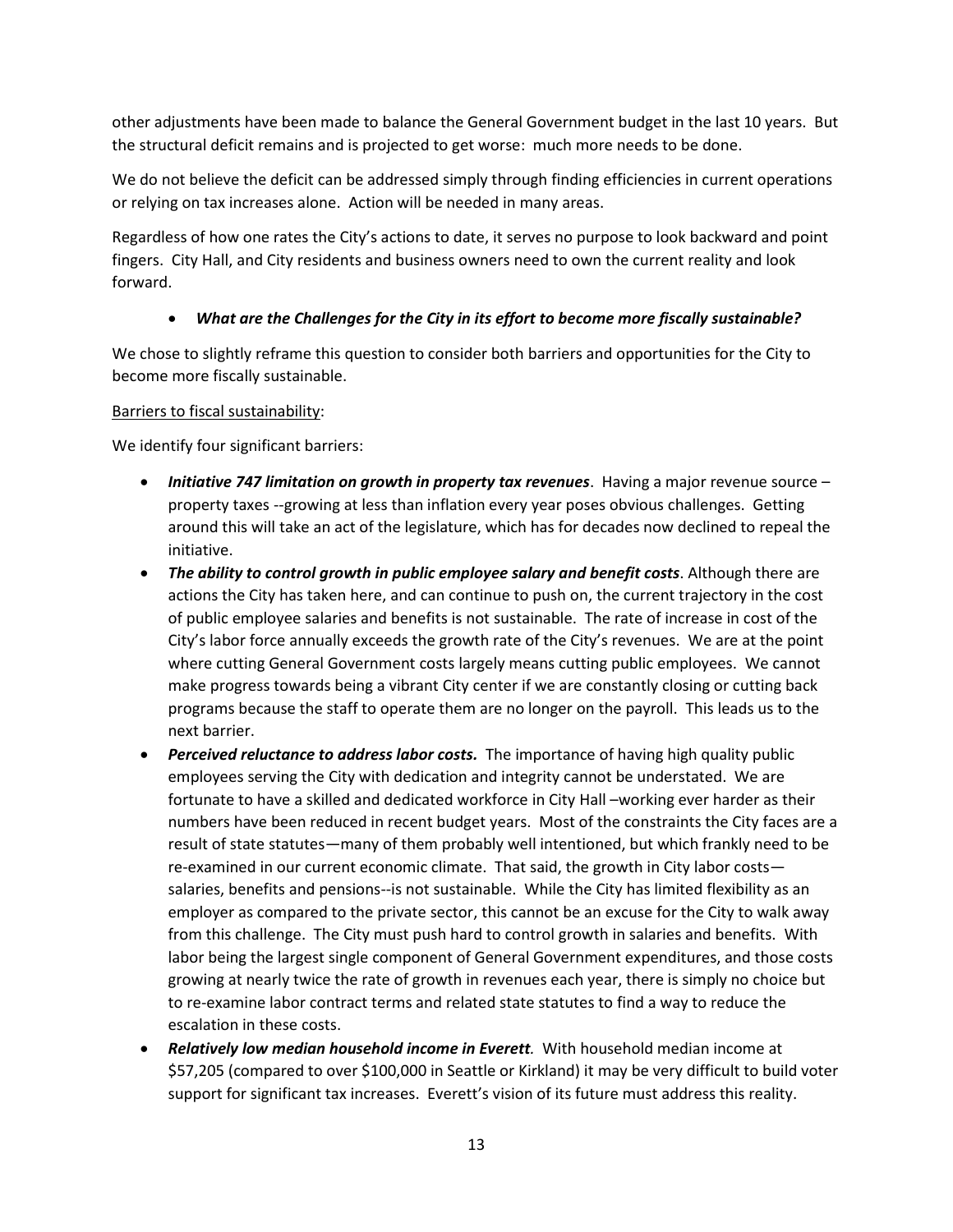### Opportunities to help build towards fiscal sustainability:

We see several opportunities for the City to help stabilize the General Government budget crisis. These are generally presented below in our recommendations. Larger contextual opportunities we see for Everett include:

- An opportunity to gain from Seattle's current challenges in retaining and attracting employees
- An opportunity in the wake of Boeing's 787 line closure to pivot to becoming more of a green infrastructure technology center
- A competitive advantage in having much more land capacity than most other urban centers in King County

These points underscore our recommendation below to reframe the future vision for how Everett will grow over time, particularly in our downtown, to a plan that will support stronger revenue growth for the City.

### **Recommendations: Actions the Committee Endorses for Further Exploration**

We have identified twenty-four (24) recommendations that we believe the City should further explore in order to stabilize the City's General Government budget. Because our time together as a Committee was limited and our knowledge of the situation is relatively high-level, more work is needed to frame out the details of most of our recommendations, which in turn means it is now difficult to assess their financial impact. Some of our recommendations may not pan out – they may be too complicated to implement or generate too little in the way of savings or revenues. Several of our recommendations are items that the Mayor and Council have been considering in the past year.

Our recommendations are not ranked, nor are they presented in any order of priority. As noted, we are a diverse group: we did not seek to develop a short list of priorities, and it is not clear we could have reached agreement on one. Rather, we concluded that the most helpful contribution we could make as a Committee is to offer a longer list of recommendations that we all could support for further exploration by the City. The Committee has unanimously endorsed this slate of recommended areas for further exploration by the City.

To revisit an earlier statement: there is no silver bullet. Seeking to squeeze additional efficiencies out of City operations will not yield enough savings. More cuts, alone, are not the answer and could in fact be very detrimental to the already challenged quality of life and business climate in Everett. Relying only on new revenues, alone, is not realistic or fair to citizens and businesses. We firmly believe the City must take action across a range of areas. We have identified seven categories of action. Since the problem is long-term, we also characterize each recommendation by how long we think it may take to see positive results for the General Government budget.

**Figure 6** summarizes our approach; **Table 1** presents our recommendations by category, with a brief statement on the rationale for each and a note as to the time frame in which we would expect to see results. **Attachment B** presents all the recommendations in a summary matrix.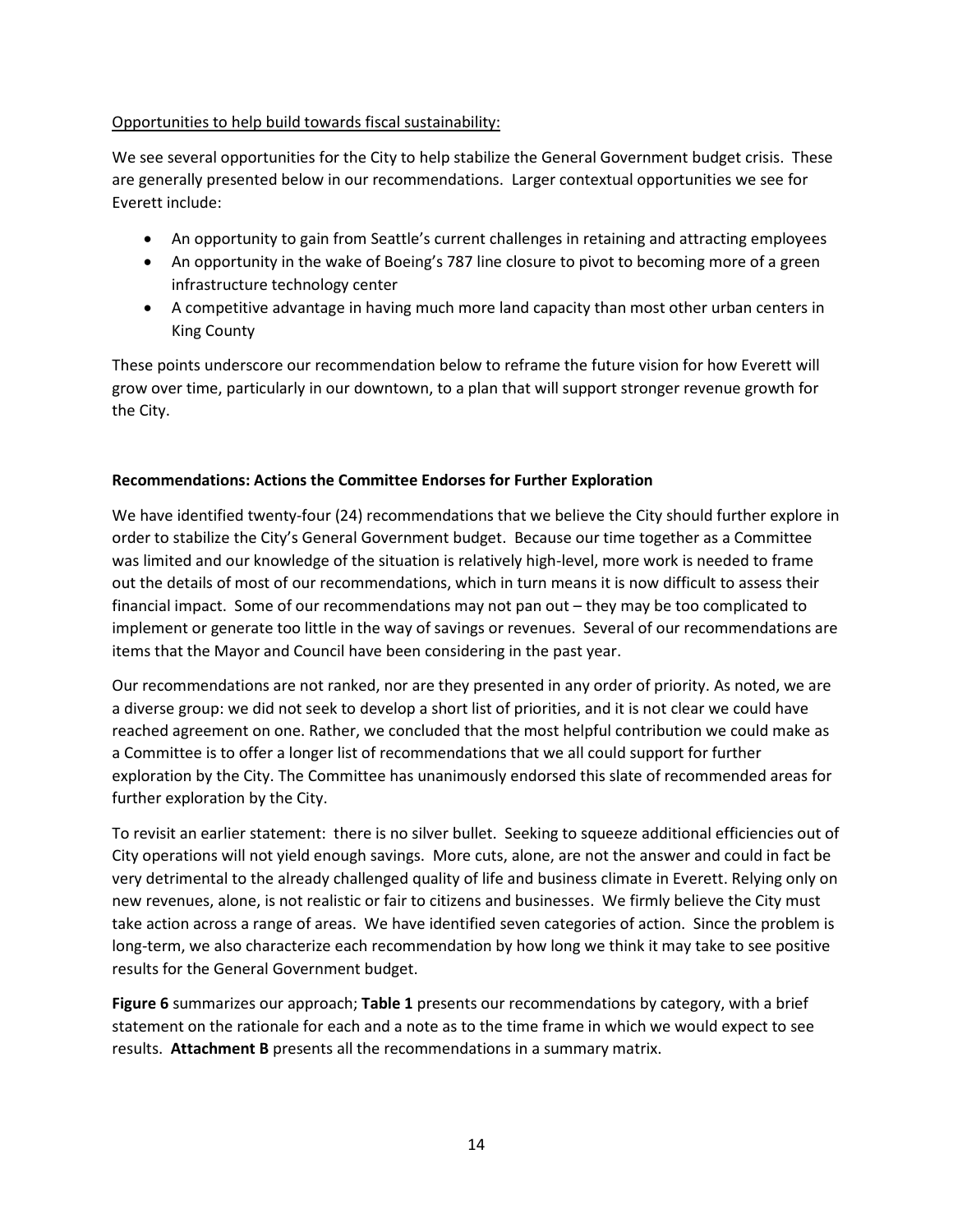## **Figure 6: Committee Recommendations: Categories and Timeframes**

| <b>Categories of Recommendations</b>                                                                                                                                                                                                                                                                                                                                                             | <b>Timeframes for Recommendations</b>                                                                                                                                  |
|--------------------------------------------------------------------------------------------------------------------------------------------------------------------------------------------------------------------------------------------------------------------------------------------------------------------------------------------------------------------------------------------------|------------------------------------------------------------------------------------------------------------------------------------------------------------------------|
| • Efficiencies—doing the same or more with less<br>• Additional Cuts --to programs, staffing<br>• Additional Revenues-increase taxes, fees<br>• Transfer of Service Responsibility and<br><b>Partnering with Others for Service Delivery</b><br>Legislative Advocacy-seek changes in law<br><b>Adjusting City Land Use and Economic</b><br><b>Development Goals</b><br><b>Public Information</b> | <b>Near term</b> – can be accomplished in 1-2 years.<br>٠<br>Mid-Term $-3-5$ year<br>Long-term $>$ 5 years<br>Ongoing - changes to implement now that will<br>continue |

### **Table 1: Committee Recommendations**

| $\pmb{\sharp}$ | <b>Recommendation / Rationale</b>                                                                                                                                                                                                                                                                                                                                                                                                                                                                                                                                                                                    | Anticipated<br><b>Timeframe</b> |
|----------------|----------------------------------------------------------------------------------------------------------------------------------------------------------------------------------------------------------------------------------------------------------------------------------------------------------------------------------------------------------------------------------------------------------------------------------------------------------------------------------------------------------------------------------------------------------------------------------------------------------------------|---------------------------------|
|                | Category: Efficiencies                                                                                                                                                                                                                                                                                                                                                                                                                                                                                                                                                                                               |                                 |
| 1              | Review police and fire department operations for efficiencies. As these are the<br>two largest departments, it makes sense to us that a particular focus be on driving<br>efficiencies here, while seeking to maintain public safety. We understand a study<br>of the police department is under consideration in the 2021 budget and we<br>support this.                                                                                                                                                                                                                                                            | Near Term                       |
| $\overline{2}$ | Audit fire and police department gross compensation, overtime, etc. If there<br>are changes in policies and practices that can reduce total cost of salaries and<br>overtime (for example, by adjusting schedules, overtime assignment rules, or FTE<br>count), we think these should be pursued. An audit may identify such<br>opportunities.                                                                                                                                                                                                                                                                       | Near Term                       |
| 3              | Explore revisions to City compensation policies that could reduce the need for<br>layoffs, including salary freezes and reductions. We understand that this type of<br>change would need to be negotiated with unions, and that there are pressures on<br>the City to offer competitive salaries. However, without controlling the growth in<br>compensation, more layoffs and accompanying service reductions to the public<br>are inevitable. In this time of financial crisis, we think it is important that the City<br>pursue this type of policy change.                                                       | Near Term                       |
| 4              | Aggressively manage cost of employee benefits. This recommendation<br>addresses labor costs other than salaries. We applaud the City for its recent<br>success in deploying a new and lower cost health care benefit option for<br>employees: this type of cost reduction is important to being able to forestall<br>additional layoffs and service reductions. State law drives the City's pension<br>costs, and negotiation with unions is required. That said, as per the<br>recommendation above, it is important for the City to creatively and aggressively<br>work to find ways to control the cost of labor. | On-going                        |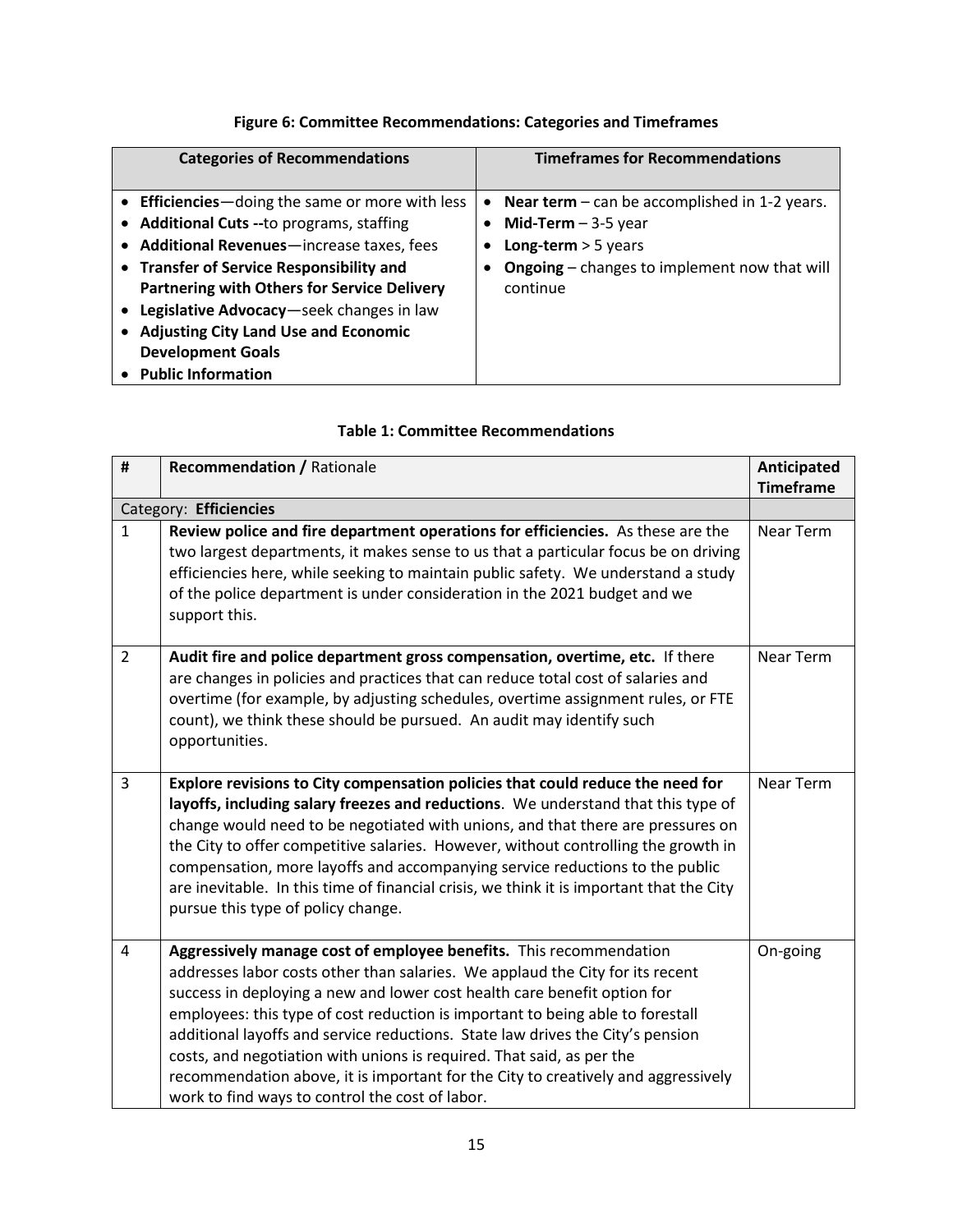| $\pmb{\sharp}$ | <b>Recommendation / Rationale</b>                                                                                                                                                                                                                                                                                                                                                                                                                                                                                                                                                                                                                                                                                                                                                                                                                                                                                                                                                                                                                                                                                                                                                                                                                                                                                                                                   | Anticipated      |
|----------------|---------------------------------------------------------------------------------------------------------------------------------------------------------------------------------------------------------------------------------------------------------------------------------------------------------------------------------------------------------------------------------------------------------------------------------------------------------------------------------------------------------------------------------------------------------------------------------------------------------------------------------------------------------------------------------------------------------------------------------------------------------------------------------------------------------------------------------------------------------------------------------------------------------------------------------------------------------------------------------------------------------------------------------------------------------------------------------------------------------------------------------------------------------------------------------------------------------------------------------------------------------------------------------------------------------------------------------------------------------------------|------------------|
|                |                                                                                                                                                                                                                                                                                                                                                                                                                                                                                                                                                                                                                                                                                                                                                                                                                                                                                                                                                                                                                                                                                                                                                                                                                                                                                                                                                                     | <b>Timeframe</b> |
| 5              | Explore ways that reduced operational expenditures realized during the COVID<br>pandemic can translate to permanent reductions in the City's cost of doing<br>business. The City has made many adjustments in response to COVID. For<br>example, many staff are able to work from home, raising the question of whether<br>it is possible to reduce City office space in the future. The City has had to increase<br>the use of digital solutions and increase the public's access to services online: can<br>this be expanded to additional programs (for example, permitting), and further<br>reduce City overhead costs? The reduced County jail capacity has<br>correspondingly reduced the City's jail bill in 2020: can an increased focus on<br>alternatives to detention extend at least some of this savings into future years?<br>Did the experience of the past year suggest any options to reduce the costs for<br>police and fire response? These are just some possibilities to explore. The point is<br>that the "new normal" once COVID is in the rearview mirror has yet to be defined.<br>We hope the City will work with staff at all levels to apply the lessons of COVID<br>and identify changes in City operations to reduce the costs going forward. (Note:<br>This idea also supports the category of recommendations for Additional Cuts.) | Near Term        |
|                | Category: Additional Cuts                                                                                                                                                                                                                                                                                                                                                                                                                                                                                                                                                                                                                                                                                                                                                                                                                                                                                                                                                                                                                                                                                                                                                                                                                                                                                                                                           |                  |
| 6              | If paratransit service offered by Everett transit is higher than minimally required<br>levels, consider reducing to minimal required levels. Although Everett Transit is<br>not subsidized by the General Fund, and we are told that current service levels<br>are relatively close to minimal levels, we think this action could reduce the risk<br>that the City will feel the need to seek a local sales tax increase to fund transit. A<br>sales tax increase would have a detrimental impact on the City's ability to retain<br>and attract businesses-tax revenues from which support the General<br>Government.                                                                                                                                                                                                                                                                                                                                                                                                                                                                                                                                                                                                                                                                                                                                              | Near Term        |
|                | Category: Additional Revenues                                                                                                                                                                                                                                                                                                                                                                                                                                                                                                                                                                                                                                                                                                                                                                                                                                                                                                                                                                                                                                                                                                                                                                                                                                                                                                                                       |                  |
| $\overline{7}$ | Propose a voter approved property tax lid lift, either targeted to specific<br>services or to support all General Government services. The level of service<br>reductions required to balance the budget without additional revenues could be<br>very damaging in the long term for Everett's economic future. In reviewing the<br>few taxing options available to the City, a property tax lid lift requiring simple<br>majority voter approval seems one of the most plausible approaches, and is<br>certainly one used by many other cities. Everett has not asked its voters for a<br>property tax increase since 1988. We think that in this financial crisis, it is<br>appropriate to give City voters the chance to decide for themselves whether to<br>stabilize or improve City service levels or endure more service reductions.                                                                                                                                                                                                                                                                                                                                                                                                                                                                                                                          | <b>Near Term</b> |
| 8              | Raise fees for service. Where the City is in a position to charge fees for service, it<br>should consider raising those to cover operating costs. Accommodation for low<br>income individuals should be made.                                                                                                                                                                                                                                                                                                                                                                                                                                                                                                                                                                                                                                                                                                                                                                                                                                                                                                                                                                                                                                                                                                                                                       | <b>Near Term</b> |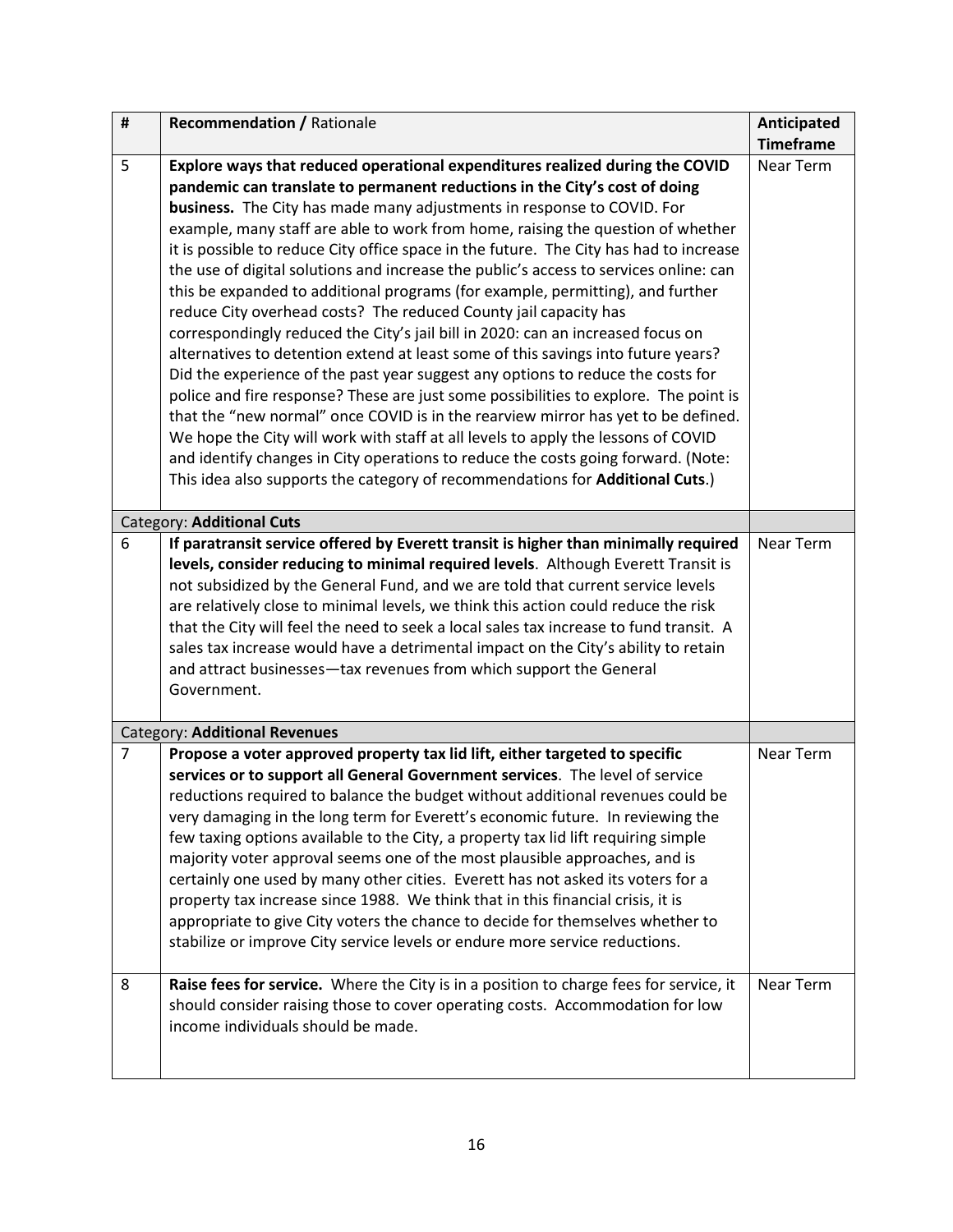| $\pmb{\sharp}$                                                                                       | <b>Recommendation / Rationale</b>                                                                                                                                                                                                                                                                                                                                                                                                                                                                                                                                                                                                                                                                         | Anticipated      |  |  |  |
|------------------------------------------------------------------------------------------------------|-----------------------------------------------------------------------------------------------------------------------------------------------------------------------------------------------------------------------------------------------------------------------------------------------------------------------------------------------------------------------------------------------------------------------------------------------------------------------------------------------------------------------------------------------------------------------------------------------------------------------------------------------------------------------------------------------------------|------------------|--|--|--|
|                                                                                                      |                                                                                                                                                                                                                                                                                                                                                                                                                                                                                                                                                                                                                                                                                                           | <b>Timeframe</b> |  |  |  |
| 9                                                                                                    | Engage large businesses in Everett that are in effect private regional service<br>providers serving the broader Snohomish County population in a dialogue to<br>identify ways they can assist the City with its financial challenges. As the County<br>seat, Everett is a central location for both public and private businesses. These<br>businesses have a vested interest in the City's economic success. It is time to<br>start a conversation with these businesses to explore ways to build economic<br>synergy between these private organizations and City (and County) government.                                                                                                              | Near Term        |  |  |  |
| 10                                                                                                   | Continue to strategically pursue sale of surplus City assets to generate near-<br>term revenue. Given that new revenues or efficiencies may take two or more<br>years to be realized, we think it is important to consider some near-term actions<br>that could forestall the need for deeper operational cuts. Sale of surplus assets<br>can provide a near-term cash opportunity. We emphasize that such sales should<br>be strategically considered in light of potential long-term value for the City's<br>quality of life and economic development potential.                                                                                                                                        | Near Term        |  |  |  |
| 11                                                                                                   | Explore opportunities to re-purpose City-owned properties as a mixed-use<br>campus location (for example, a portion of Legion Golf Course). We see strong<br>economic development potential in mix-use business campus development. For<br>example, perhaps part of one of the City's two golf courses could be redeveloped<br>in part, retaining the balance of the acreage in park use. There may be other<br>opportunities to partner and redevelop City-owned properties with a goal of<br>securing higher revenue growth for the City as compared to current uses. (Note:<br>This idea also supports the category of recommendations for Adjusting City Land<br>Use and Economic Development Goals.) | Long Term        |  |  |  |
| 12                                                                                                   | Institutionalize thinking about revenue opportunities across all City initiatives<br>(zoning, parks, etc.) This recommendation is calling for a change in mindset at<br>City Hall to deploy creative thinking across the agency for new ways to generate<br>revenue, even in untraditional areas. There are limitations in state law here, but<br>challenging times call for new approaches where possible.                                                                                                                                                                                                                                                                                               | Ongoing          |  |  |  |
| 13                                                                                                   | Raise new revenues. While very general, this recommendation is also very<br>important. We cannot climb our way out of the fiscal crisis and maintain an<br>acceptable quality of life in Everett by cuts and efficiencies alone. New revenues<br>will continue to be needed.                                                                                                                                                                                                                                                                                                                                                                                                                              | Ongoing          |  |  |  |
| Category: Transfer of Service Responsibilities/Partnering with Others for Service<br><b>Delivery</b> |                                                                                                                                                                                                                                                                                                                                                                                                                                                                                                                                                                                                                                                                                                           |                  |  |  |  |
| 14                                                                                                   | Partner with others for service delivery in senior services. We strongly endorse<br>the City's recent action to issue a request for proposals seeking private entities to<br>operate the City' senior center. We hope this effort will come to fruition in the<br>near term and enable the senior center to fully reopen when it is able to do so<br>from a public-health perspective.                                                                                                                                                                                                                                                                                                                    | Near Term        |  |  |  |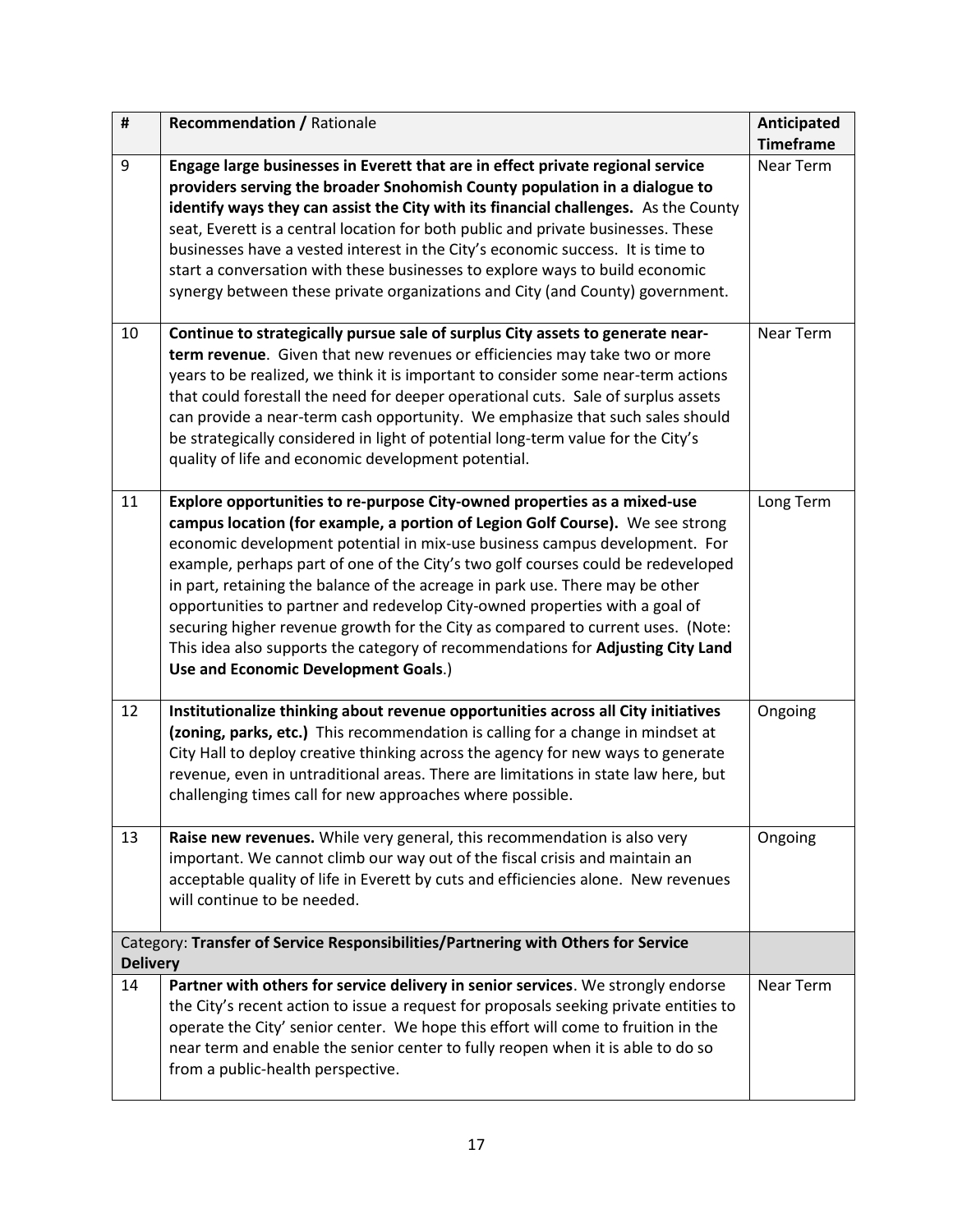| $\pmb{\sharp}$ | <b>Recommendation / Rationale</b>                                                                                                                                                                                                                                                                                                                                                                                                                                                                                                                                                                                                                                                                                                                                                                                                                                                                                                                                                                                                                                                                                                                                                           | Anticipated      |
|----------------|---------------------------------------------------------------------------------------------------------------------------------------------------------------------------------------------------------------------------------------------------------------------------------------------------------------------------------------------------------------------------------------------------------------------------------------------------------------------------------------------------------------------------------------------------------------------------------------------------------------------------------------------------------------------------------------------------------------------------------------------------------------------------------------------------------------------------------------------------------------------------------------------------------------------------------------------------------------------------------------------------------------------------------------------------------------------------------------------------------------------------------------------------------------------------------------------|------------------|
|                |                                                                                                                                                                                                                                                                                                                                                                                                                                                                                                                                                                                                                                                                                                                                                                                                                                                                                                                                                                                                                                                                                                                                                                                             | <b>Timeframe</b> |
| 15             | Transfer service responsibilities to other taxing districts. Everett is notable for<br>the breadth of services it provides in comparison to peer cities. Significant relief<br>on the City's General Government operations could be provided if some General                                                                                                                                                                                                                                                                                                                                                                                                                                                                                                                                                                                                                                                                                                                                                                                                                                                                                                                                | Near Term        |
|                | Government departments or programs were transferred to other taxing districts.<br>This strategy can take many forms, and all the examples we have reviewed<br>require a vote of the people. The government entities assuming responsibility for<br>service will impose their own taxes, typically property taxes, to support their<br>operations. The financial impact of this strategy is dependent upon how the City<br>adjusts its general property tax levy after the shift of service responsibility.<br>However, making the transfer of responsibility revenue neutral to taxpayers buys<br>no relief to remaining City service departments. We reviewed several possibilities<br>within this general concept; the two we favored the most are detailed below:                                                                                                                                                                                                                                                                                                                                                                                                                        |                  |
| 15.A           | Transfer of Fire/EMS responsibility to another taxing district<br>This is likely the single most significant step the City could take to reduce pressure<br>on the General Government budgets in the near term, given the high cost of<br>funding fire services. Several other Snohomish County cities have already<br>completed or are currently pursuing this same strategy, including the Cities of<br>Lynnwood (creating a Regional Fire Authority (RFA) with Fire District 1), Marysville<br>(creating an RFA with Fire District 12), Stanwood and Arlington (Stanwood<br>recently annexed into North County Fire & Rescue (an RFA) and Arlington is<br>seeking voter approval to do so in early 2021). Other cities in the County are<br>annexed into fire districts (for example, Monroe). We support the City exploring<br>this option—either creating a new RFA or annexing into an existing RFA.<br>Annexing into a fire district is another option, but offers somewhat less flexibility<br>for the City than participating in an RFA in terms of maintaining City property tax<br>levy rates and conferring a solid level of governance control over transferred<br>operations. |                  |
| 15.B           | Transfer City parks to another taxing district<br>This concept would seek voter approval to create a metropolitan parks district or<br>another type of parks district authorized by state law. If approved, that new<br>agency would take on operation and maintenance of City parks, alleviating the<br>need for the City's General Government revenues to continue to support them.<br>The potential relief to the General Government of this transfer would be less than<br>transferring the Fire District since the cost of Parks operations is much smaller<br>than the Fire Department.                                                                                                                                                                                                                                                                                                                                                                                                                                                                                                                                                                                               |                  |
| 16             | Partner with faith-based and other non-governmental organizations to develop<br>a new multi-service shelter in a less impactful location than downtown, with a<br>more effective service model. The primary goal of this recommendation is to<br>make the Everett downtown a more attractive location for new jobs and housing,<br>while better addressing the needs of our homeless population.                                                                                                                                                                                                                                                                                                                                                                                                                                                                                                                                                                                                                                                                                                                                                                                            | Mid-Term         |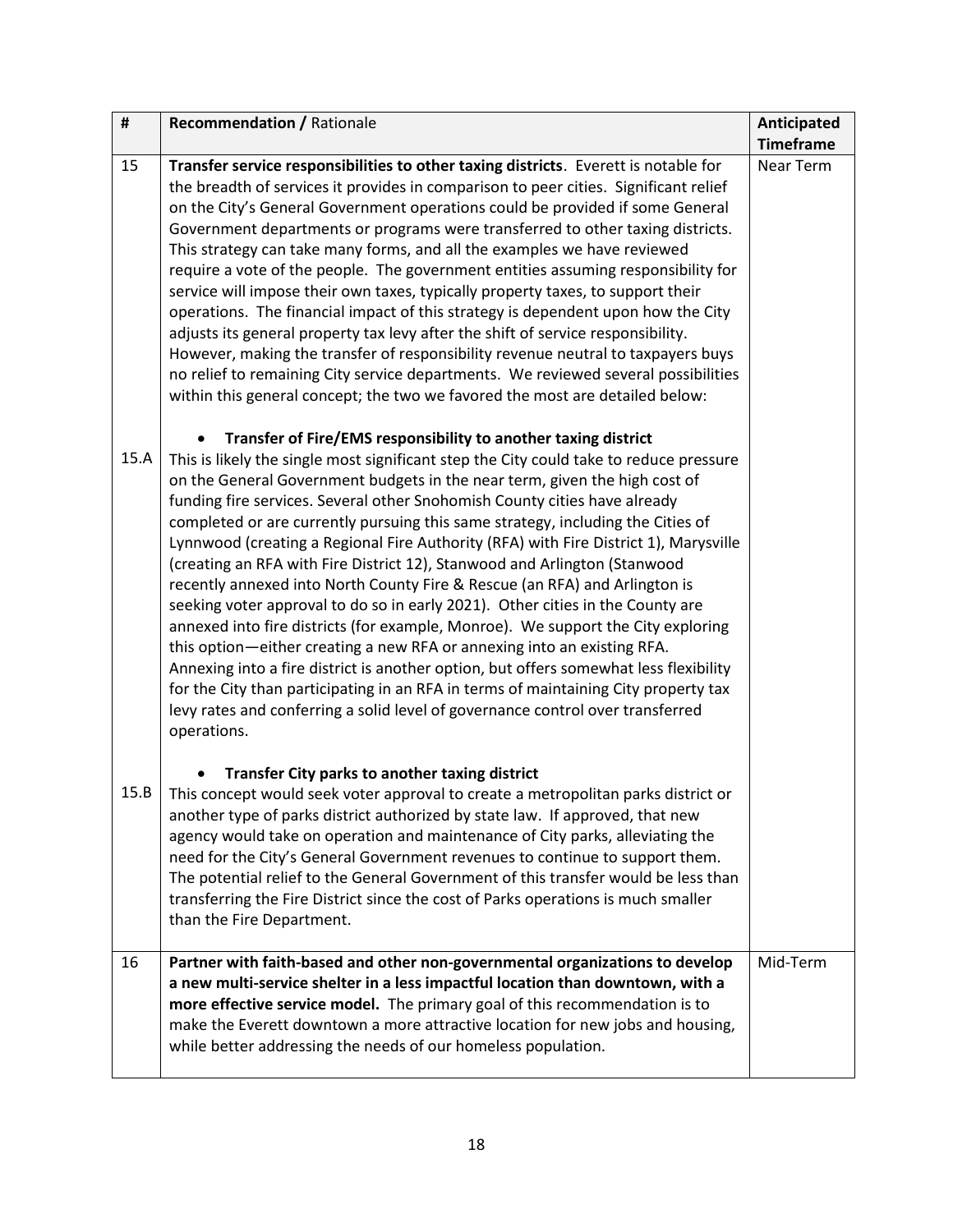| $\pmb{\sharp}$                 | <b>Recommendation / Rationale</b>                                                                                                                                                                                                                                                                                                                                                                                                                                                                                                                                                                                                                                                                                                                                                                                                          | Anticipated      |  |  |  |  |  |
|--------------------------------|--------------------------------------------------------------------------------------------------------------------------------------------------------------------------------------------------------------------------------------------------------------------------------------------------------------------------------------------------------------------------------------------------------------------------------------------------------------------------------------------------------------------------------------------------------------------------------------------------------------------------------------------------------------------------------------------------------------------------------------------------------------------------------------------------------------------------------------------|------------------|--|--|--|--|--|
|                                |                                                                                                                                                                                                                                                                                                                                                                                                                                                                                                                                                                                                                                                                                                                                                                                                                                            | <b>Timeframe</b> |  |  |  |  |  |
| 17                             | Adopt new methods of delivering administrative services-partnering with<br>other governments or outsourcing them to the private sector. We anticipate<br>that it may be possible to secure some economies of scale through partnering<br>with others on administrative service delivery. Private sector service providers<br>may also be able to offer less expensive service options than the City can provide<br>itself. We understand that there are legal limitations on the ability to contract<br>out union work, but feel this concept merits exploration.                                                                                                                                                                                                                                                                          | Mid-Term         |  |  |  |  |  |
| 18                             | Explore additional public-private partnerships that could potentially support a<br>range of opportunities - economic development, permitting operations, other<br>service responsibility transfers, etc. The regional businesses located here in<br>Everett may find synergy in partnering with the City on new downtown<br>development. For example, perhaps a new health care technology hub could be<br>built around our regional hospital. Along other lines, the City should explore the<br>benefits of engaging private contractors to address staffing needs in a less<br>expensive way. For example, there are firms that provide permitting<br>departments with surge staffing capacity. (Note: This idea also supports the<br>category of recommendations for Adjusting City Land Use and Economic<br><b>Development Goals.)</b> | Mid-Term         |  |  |  |  |  |
| Category: Legislative Advocacy |                                                                                                                                                                                                                                                                                                                                                                                                                                                                                                                                                                                                                                                                                                                                                                                                                                            |                  |  |  |  |  |  |
| 19                             | Seek repeal of I-747. By limiting the growth of property tax receipts to 1% more<br>than the prior year, plus the value of tax on new construction, I-747 is one of the<br>major barriers we see to fiscal sustainability for Everett and many other<br>municipalities. The City should work with the Association of Washington Cities<br>and other local government groups to secure legislative action to repeal this<br>initiative and institute more realistic caps in year-to-year growth of property tax<br>collections.                                                                                                                                                                                                                                                                                                             | Near Term        |  |  |  |  |  |
| 20                             | Seek changes in law to provide public employers greater leverage in controlling<br>labor costs. It is dismaying to us to see the disparity between the rules applying<br>to private versus public employers, and the limitations on the City's ability to<br>control wages, salaries, benefits and contract work. We believe that the City<br>should have a greater ability to shape its labor costs and policies. Most of these<br>limitations are imposed by state law.                                                                                                                                                                                                                                                                                                                                                                  | Near Term        |  |  |  |  |  |
|                                | Category: Adjusting City Land-Use and Economic Development Goals                                                                                                                                                                                                                                                                                                                                                                                                                                                                                                                                                                                                                                                                                                                                                                           |                  |  |  |  |  |  |
| 21                             | Review the City's development, construction, permitting practices to increase<br>business attraction / retention. It is imperative that the City be perceived as<br>welcoming new businesses to the City. We understand there is an ongoing review<br>of the City's permitting office. Several of us on the Committee believe that the<br>current staff levels in the office are inadequate.                                                                                                                                                                                                                                                                                                                                                                                                                                               | Mid-Term         |  |  |  |  |  |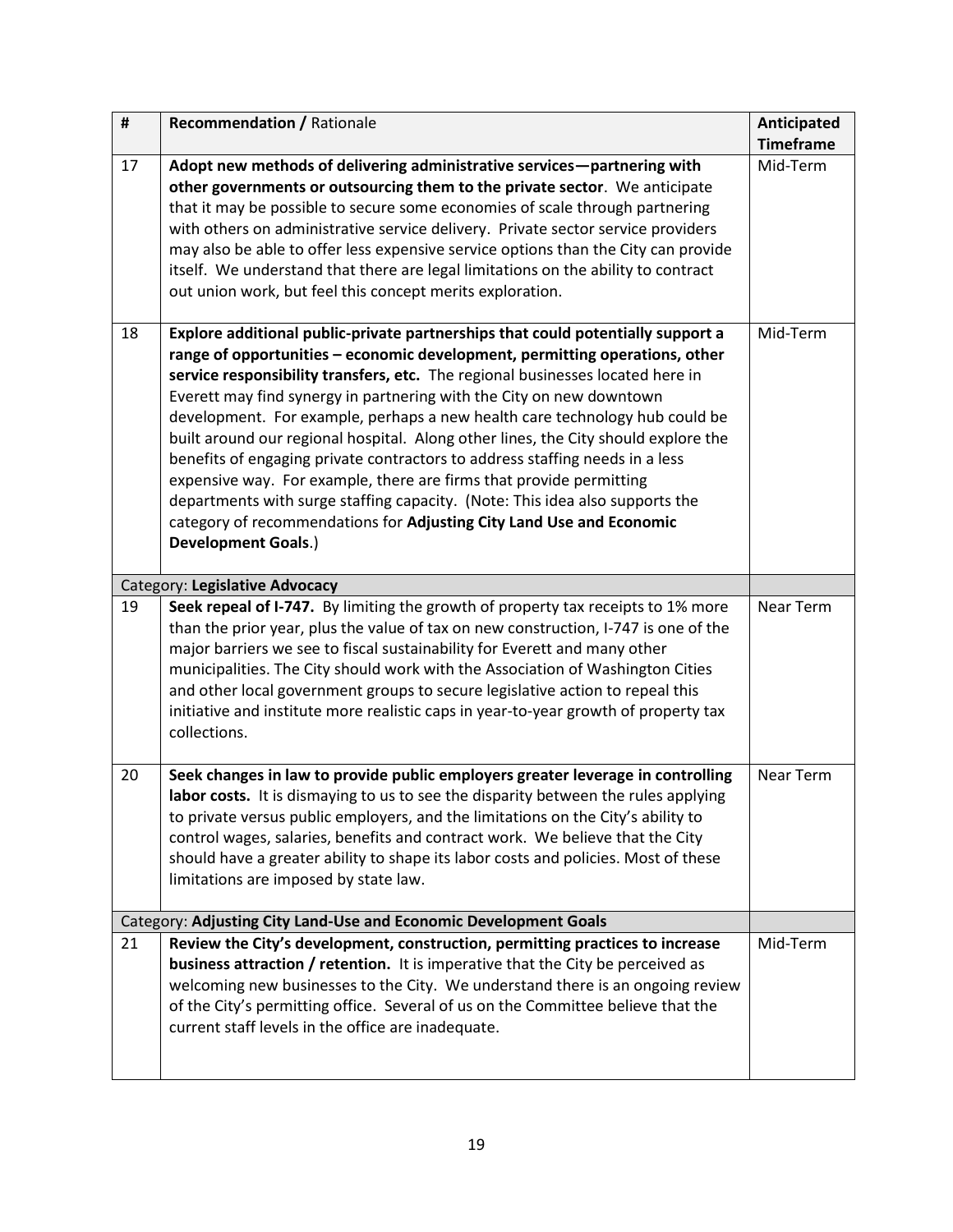| $\pmb{\sharp}$ | <b>Recommendation / Rationale</b>                                                                                                                                                                                                                                                                                                                                                                                                                                                                                                                                                                                                                                                                                                                                                                                                                                                                                                                                                                                                                                                                                                                                                                                                                                                                              | <b>Anticipated</b>     |  |  |  |
|----------------|----------------------------------------------------------------------------------------------------------------------------------------------------------------------------------------------------------------------------------------------------------------------------------------------------------------------------------------------------------------------------------------------------------------------------------------------------------------------------------------------------------------------------------------------------------------------------------------------------------------------------------------------------------------------------------------------------------------------------------------------------------------------------------------------------------------------------------------------------------------------------------------------------------------------------------------------------------------------------------------------------------------------------------------------------------------------------------------------------------------------------------------------------------------------------------------------------------------------------------------------------------------------------------------------------------------|------------------------|--|--|--|
|                |                                                                                                                                                                                                                                                                                                                                                                                                                                                                                                                                                                                                                                                                                                                                                                                                                                                                                                                                                                                                                                                                                                                                                                                                                                                                                                                | <b>Timeframe</b>       |  |  |  |
| 22             | Aggressively expand our economic base in addition to aerospace. The Boeing<br>787 line closure is a both a wake-up call and an opportunity. The City and the<br>local business community should strategize on how to diversify our employment<br>base in Everett to grow a stronger tax base in the future. We should start this<br>effort now, in partnership with local businesses, but it will take years to come to<br>fruition.                                                                                                                                                                                                                                                                                                                                                                                                                                                                                                                                                                                                                                                                                                                                                                                                                                                                           | Long-Term              |  |  |  |
| 23             | Provide a livable city to promote a strong economy. This recommendation<br>resonates with us for many reasons, and it also highlights the peril of the next few<br>years. Aggressive cost cutting could further harm the vitality of our City,<br>negatively impacting property values and our ability to attract new businesses.<br>A vital City with strong neighborhoods and a healthy downtown will generate<br>healthy revenues for the City. But in this economic climate, with a population of<br>modest means, we are concerned about asking taxpayers for more money.<br>Moving ahead, budget decisions need to be made with this in mind.                                                                                                                                                                                                                                                                                                                                                                                                                                                                                                                                                                                                                                                            |                        |  |  |  |
|                | Category: Public Information                                                                                                                                                                                                                                                                                                                                                                                                                                                                                                                                                                                                                                                                                                                                                                                                                                                                                                                                                                                                                                                                                                                                                                                                                                                                                   |                        |  |  |  |
| 24             | Track and increase transparency of wage, benefit and diversity comparisons<br>between city employees and the Everett general population. Everett is a City<br>with a notably low median household income. The median household income<br>data includes households who are not working (relying on federal income<br>supplements), which somewhat distorts the salary comparison. That said,<br>average salaries of City employees are much higher than the median for the City's<br>residents - nearly twice as high as the median in the case of Police and Fire<br>employees. The skills of many City employees (including but not limited to Police<br>officers and Firefighters) are specialized and without peer in the private sector,<br>and the City operates in a highly competitive market to attract and retain<br>qualified City employees. In terms of benefits, private sector employer offerings<br>are rarely as generous as those in the public sector. Like many employers, the City<br>is also working hard to secure a more diverse workforce. While we do not expect<br>that publication of the data described will change many of these facts, we think it<br>may be helpful in making visible and front of mind for City leaders the need to<br>control the growth of City labor costs. | Ongoing-<br>start now. |  |  |  |

**Attachment C** to this report presents the above recommendations in summary form.

As noted above, we have not had an opportunity to dive deeply into the implementation and expected financial outcome of our recommendations. For this reason, our recommendations are posed as ideas we support *for further exploration* by the City. Pursuing all 24 ideas presented above would require an enormous amount of time and expense by the City and is simply not feasible. Realistically, the Mayor and Council will need to prioritize where they focus their energies. Success will also require a measure of luck—to the extent that changing state laws and securing public support for change is never a certainty.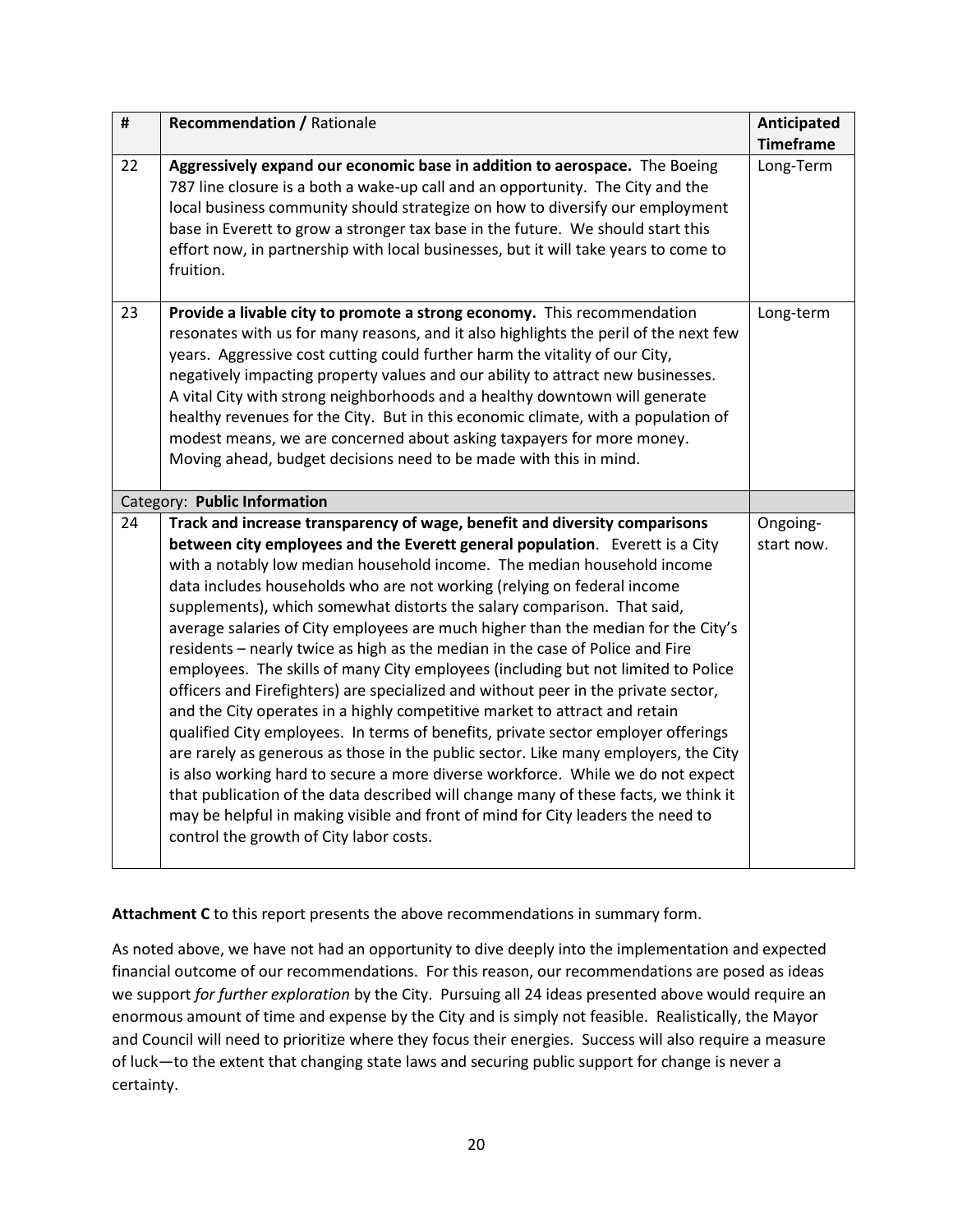#### **Conclusions**

The City is in the midst of a major financial crisis in its General Government operations. The next two years will be critical to determining whether City leaders will act to stave off massive public service cuts and move to implement longer-term solutions to stabilize City General Government revenues and expenditures—or if we lack the political will to act, and as a result spiral into a major economic decline in Everett. The problem has been developing over many years, but has been made much worse in 2020 with COVID-19 and the departure of the Boeing 787 line. The choices on the table are not easy to implement nor are they universally popular.

It will take shared sacrifice by the public and City Hall alike, and a broad array of solutions over time to stabilize the City's funding for services and programs that are essential to our quality of life.

It is imperative that the City respond to this crisis in a balanced way. The answer is not all in finding new revenue, nor is it all in implementing further cuts. A mix of both *and more* is needed. Our recommendations are based on the belief that a broad array of steps must be taken, with both shortterm, mid-term and long-term implementation paths. This is not a "one-and-done" situation. The work will be ongoing for years. Dramatic change is required and much of it may be painful. That pain must be shared by all who are part of this community, both inside and out of City Hall.

We hope our report will help lend support to City leaders agreeing to take bold steps in building a path forward. Because the situation is so dire, we believe agreement on a set of actions must come soon, in our view – no later than mid-2021. We would be glad to reconvene in 2021 to hear more from the City about how it plans to proceed.

In closing, we thank the Mayor for convening this Committee to learn about the City's financial challenges, and to the Council for their support of our work. Finally, we extend our deepest appreciation and thanks to the City staff who supported our work: they were transparent and thoughtful in their presentations and took pains to answer all of our questions along the way. The City is very fortunate to have such impressive public servants working on our collective behalf.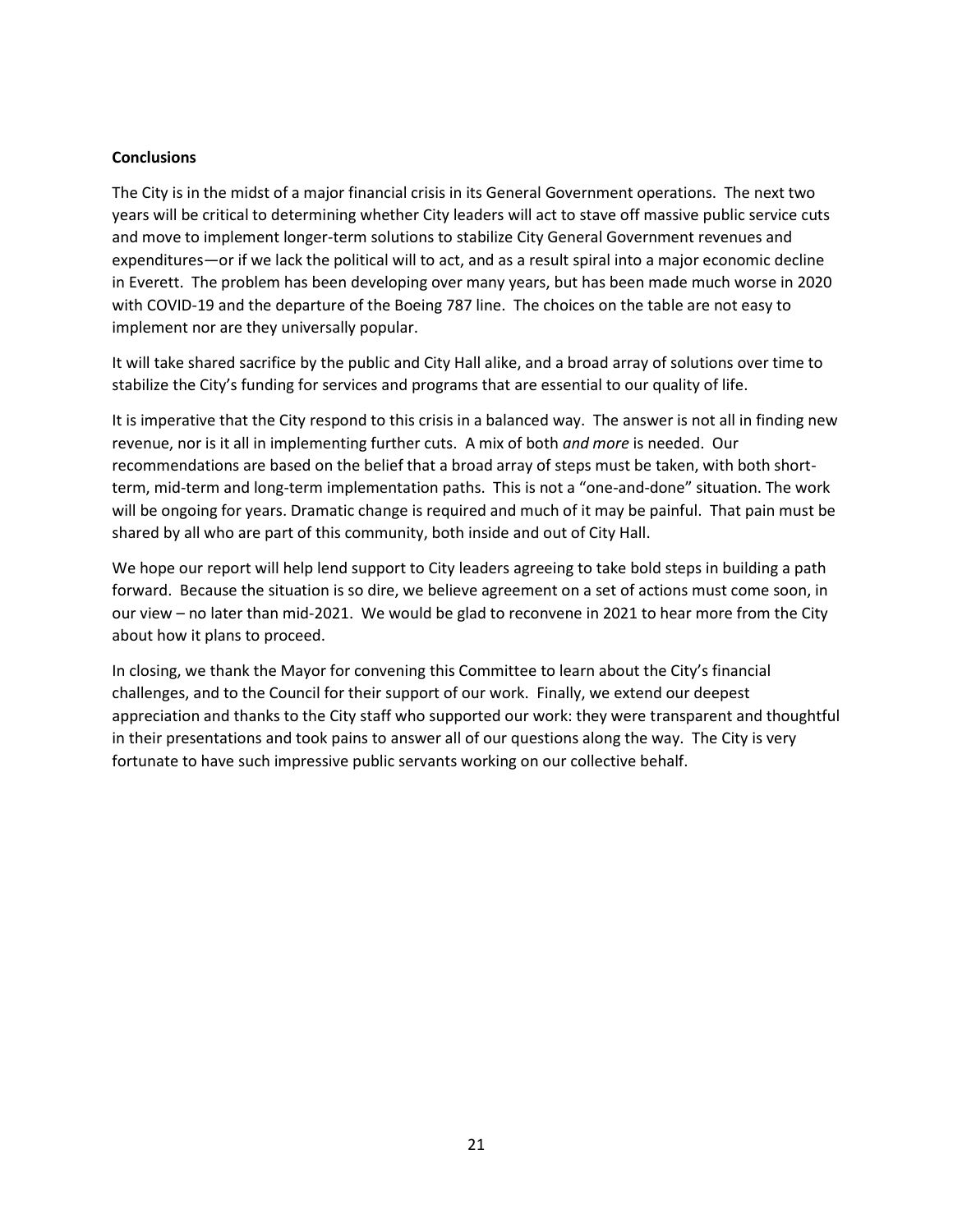## **Attachment A:**

# **Everett Fiscal Sustainability Committee Members<sup>8</sup>**

| <b>Name</b>         | <b>Title</b>                   | <b>Company</b>                |
|---------------------|--------------------------------|-------------------------------|
| Chris Adams         | Partner                        | <b>Adams and Duncan Law</b>   |
| Crystal Donner      | President and CEO              | Perteet Engineering           |
| Carlton Gipson      | Retired                        | City of Everett               |
| Joe Hull            | Student                        | Youth Advisory Board          |
| Tom Lane            | President                      | Dwayne Lane's                 |
| Dan Leach           | Senior Vice President          | DA Davidson                   |
| Alan Mizuta         | Principal                      | <b>Built Design</b>           |
| Eileen Simmons      | Retired                        | City of Everett               |
| Craig Skotdal       | President                      | <b>Skotdal Real Estate</b>    |
| Eric Sprink         | President and CEO              | <b>Coastal Community Bank</b> |
| Clay Wertheimer     | M.D.                           | Orthopedic Surgeon            |
| <b>Brenda White</b> | <b>Government Affairs</b>      | Snohomish County PUD          |
| Kim Williams        | <b>Chief Executive Officer</b> | <b>Providence Northwest</b>   |

Note: The Committee Members participated in their individual capacity, not as representatives of their employers.

 $\overline{\phantom{a}}$ 

<sup>8</sup> Three additional individuals were named to the original committee by the Mayor but elected to withdraw early on.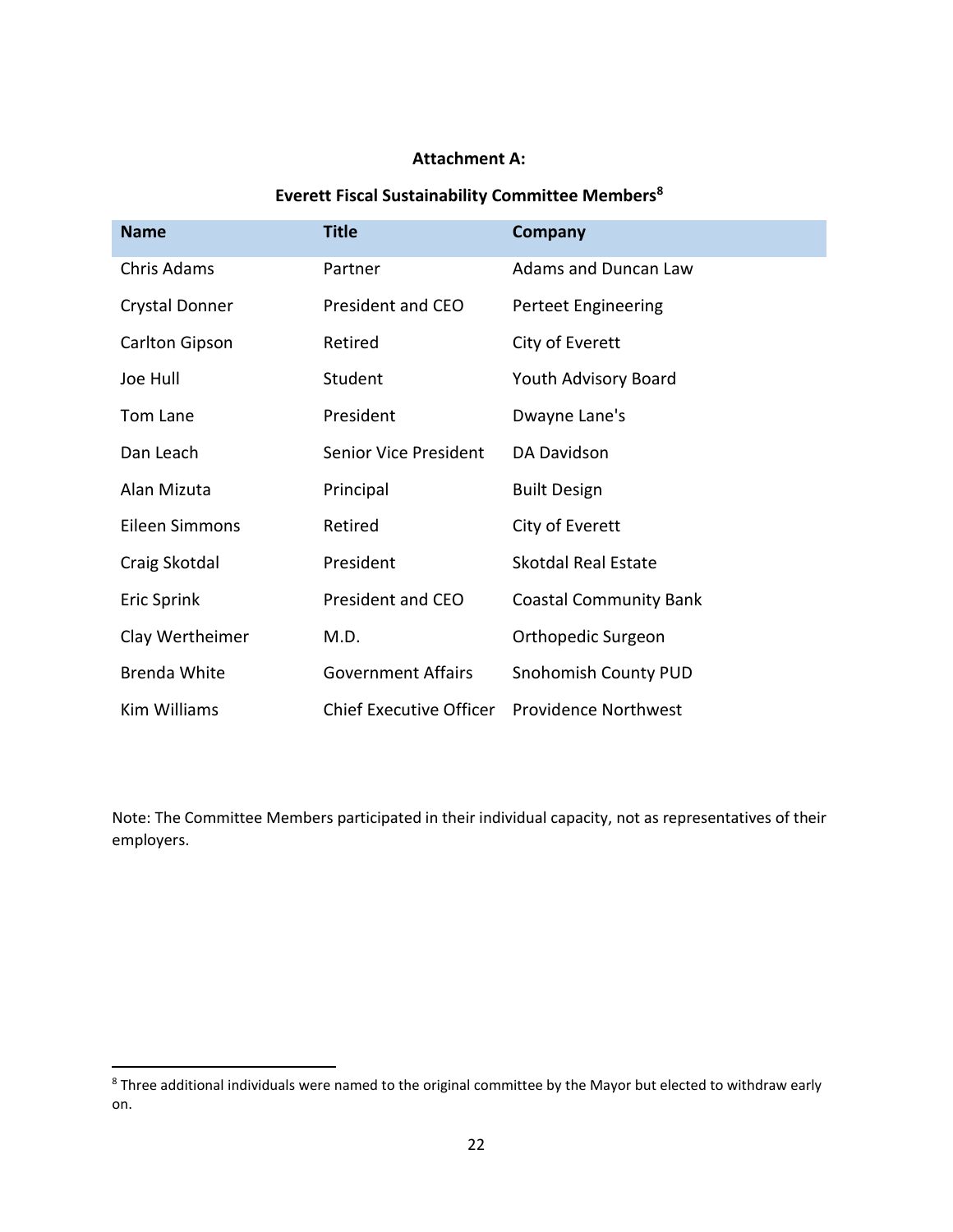## **Attachment B: City Pension Plans Comparison with 401K**

# **2019**

|                        | <b>City Salary</b> | <b>PERS1</b> | <b>PERS 1 UAAL*</b> | <b>PERS 2. 3. &amp; PSERS</b> | LEOFF <sub>2</sub> | <b>Total City Pension</b> | 401K**    |
|------------------------|--------------------|--------------|---------------------|-------------------------------|--------------------|---------------------------|-----------|
| General Government     | 70.855.057         | 30.351       | 1.574.838           | 2.343.572                     | 2.046.555 S        | 5.995.316                 | 3,330,188 |
| Non-General Government | 37,806,161         | 45.392       | 1.625.273           | 2.404.556                     | 360,489            | 4.435.710                 | 1,776,890 |
| Total                  | 108.661.218        | 75.743       | 3.200.111           | 4.748.128                     | 2.407.044          | 10.431.026                | 5.107.077 |



\*PERS 1 UAAL is the Unfunded Actuarial Accrued Liability for the PERS 1 Retirement Plan. Because the PERS 1 Plan closed to new members in 1977 and there are very few active members remaining, the employer contributions to PERS 2 and 3 and the PSERS plans include a contribution to the PERS 1 unfunded liability.

\*\* Employer 401k contribution assumption is 4.7%, based on 2019 average contribution rate reported by Fidelity Investments.

- The chart on the left shows the breakdown between General Government and Non-General Government pension costs by plan for 2019.
- The chart on the right compares the total 2019 pension costs to what they may have cost under a less expensive 401K structure. A 4.75% employer contribution rate was used for the 401K example, which was the average rate reported by Fidelity Investments for 2019. Fidelity manages approximately 30% of 401k plans nationwide.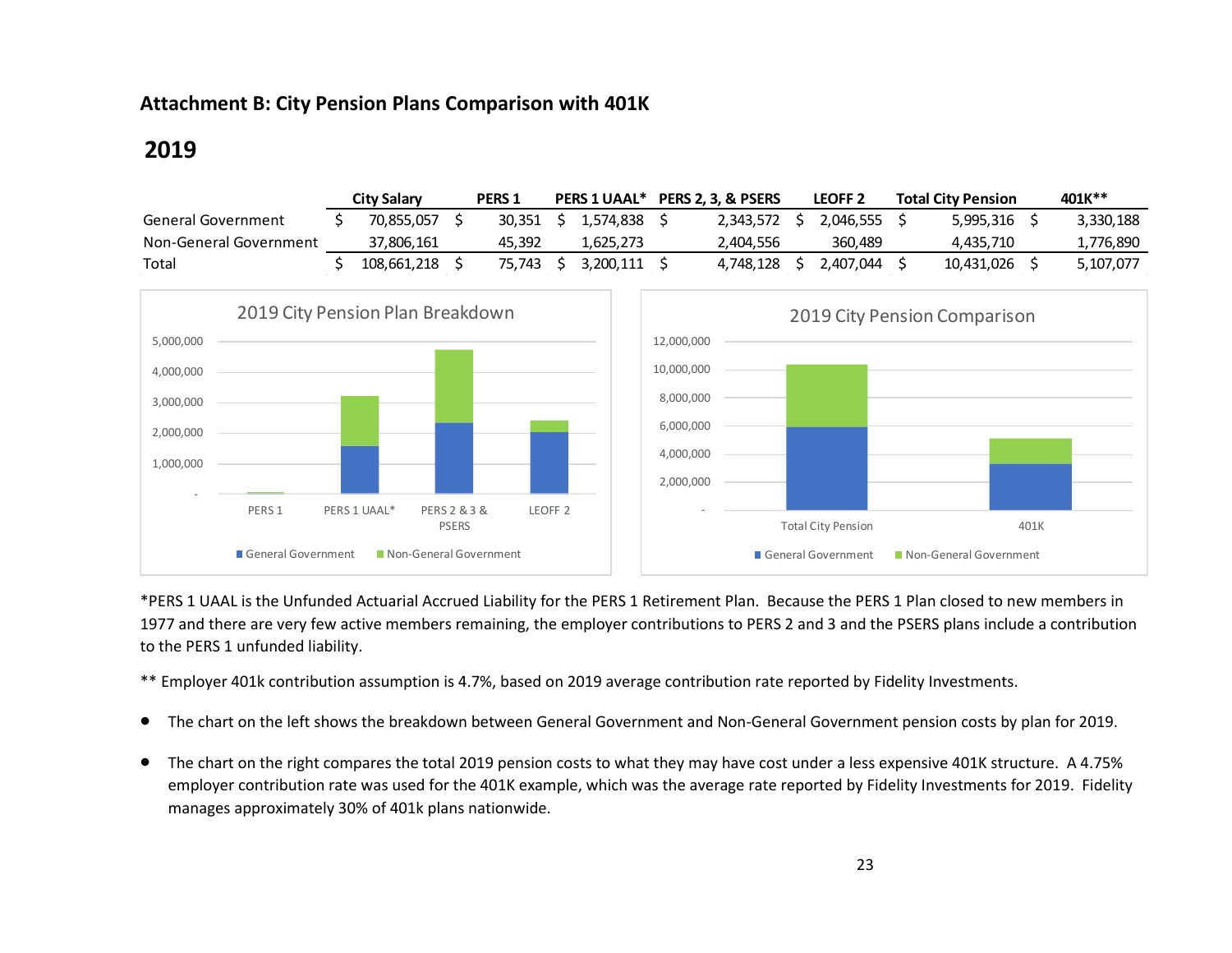# **Attachment C: Summary Presentation of Fiscal Sustainability Advisory Committee Recommendations – November 2020**

| Expect<br>to see<br>results<br>in          | <b>Efficiencies</b>                                                                                                                                                                                                                                                                                                                                                                                                                                                        | <b>Additional Cuts</b>                                                                                                                                                                                                                                                                    | <b>Additional Revenues</b>                                                                                                                                                                                                                                                                                                                                                                                                                                       | <b>Transfer of Service</b><br><b>Responsibilities /</b><br><b>Partnering with Others for</b><br><b>Service Delivery</b>                                                                                                                                                                                                                                                                                                                                               | Legislative<br>advocacy (State<br>or Federal)                                                                                                                | <b>Adjust land use and</b><br>economic<br>development goals                                                                                                                                                          | <b>Public Information</b> |
|--------------------------------------------|----------------------------------------------------------------------------------------------------------------------------------------------------------------------------------------------------------------------------------------------------------------------------------------------------------------------------------------------------------------------------------------------------------------------------------------------------------------------------|-------------------------------------------------------------------------------------------------------------------------------------------------------------------------------------------------------------------------------------------------------------------------------------------|------------------------------------------------------------------------------------------------------------------------------------------------------------------------------------------------------------------------------------------------------------------------------------------------------------------------------------------------------------------------------------------------------------------------------------------------------------------|-----------------------------------------------------------------------------------------------------------------------------------------------------------------------------------------------------------------------------------------------------------------------------------------------------------------------------------------------------------------------------------------------------------------------------------------------------------------------|--------------------------------------------------------------------------------------------------------------------------------------------------------------|----------------------------------------------------------------------------------------------------------------------------------------------------------------------------------------------------------------------|---------------------------|
| Near<br>Term<br>Actions<br>$(1-2 \, yrs.)$ | 1. Review police and<br>fire for efficiencies<br>2. Audit fire/police<br>gross compensation/<br>overtime, etc.<br>3. Explore revisions to<br>city compensation<br>policies that could<br>reduce the need for<br>layoffs, including<br>salary freezes and<br>reductions<br>5. Explore ways that<br>reduced operational<br>expenditures<br>realized during the<br>COVID pandemic can<br>translate to<br>permanent<br>reductions in the<br>City's cost of doing<br>business.* | 6. Reduce<br>paratransit<br>service to<br>minimal<br>required<br>levels<br>5.Explore ways<br>that reduced<br>operational<br>expenditures<br>realized<br>during the<br>COVID<br>pandemic<br>can translate<br>to<br>permanent<br>reductions in<br>the City's<br>cost of doing<br>business.* | 7. Propose a voter-<br>approved property tax<br>lid life, either targeted<br>to specific services or to<br>support all General<br>Government services.<br>8. Raise fees for service<br>9. Engage businesses<br>located in Everett<br>serving the broader<br>Snohomish County<br>population to identify<br>ways to assist the City<br>financially.<br>10. Continue to<br>strategically pursue<br>sale of surplus city<br>assets to generate<br>near term revenue. | 14. Partner with others for<br>service delivery in senior<br>services<br>15. Transfer service<br>responsibilities to other<br>taxing districts<br>15.A. Transfer Fire/EMS to<br>another taxing district<br>15.B Transfer parks to a parks<br>district<br>16. Partner with faith-based<br>and other Non-Govern-<br>mental Organizations to<br>develop new multi-service<br>shelter in less impactful<br>location than downtown<br>with more effective service<br>model | 19. Seek repeal of<br>$1-747.$<br>20. Seek changes<br>in law to<br>provide public<br>employers<br>with greater<br>leverage in<br>controlling<br>labor costs. |                                                                                                                                                                                                                      |                           |
| Mid<br>Term<br>Actions<br>$(3-5 \, yrs.)$  |                                                                                                                                                                                                                                                                                                                                                                                                                                                                            |                                                                                                                                                                                                                                                                                           |                                                                                                                                                                                                                                                                                                                                                                                                                                                                  | 17. Adopt new methods of<br>delivering administrative<br>services-partnering<br>w/other govt.'s or<br>outsourcing to private<br>sector<br>18. Explore additional public<br>private partnerships that<br>could potentially support a<br>range of opportunities-<br>economic development,                                                                                                                                                                               |                                                                                                                                                              | 21. Review City's<br>development,<br>construction,<br>permitting practices<br>to increase business<br>attraction/<br>retention<br>18. Explore additional<br>public private<br>partnerships that<br>could potentially |                           |

Recommendation numbers correlate to numbers in Table 1 of the Committee Report; Asterisked items (\*) appear in two categories on the matrix